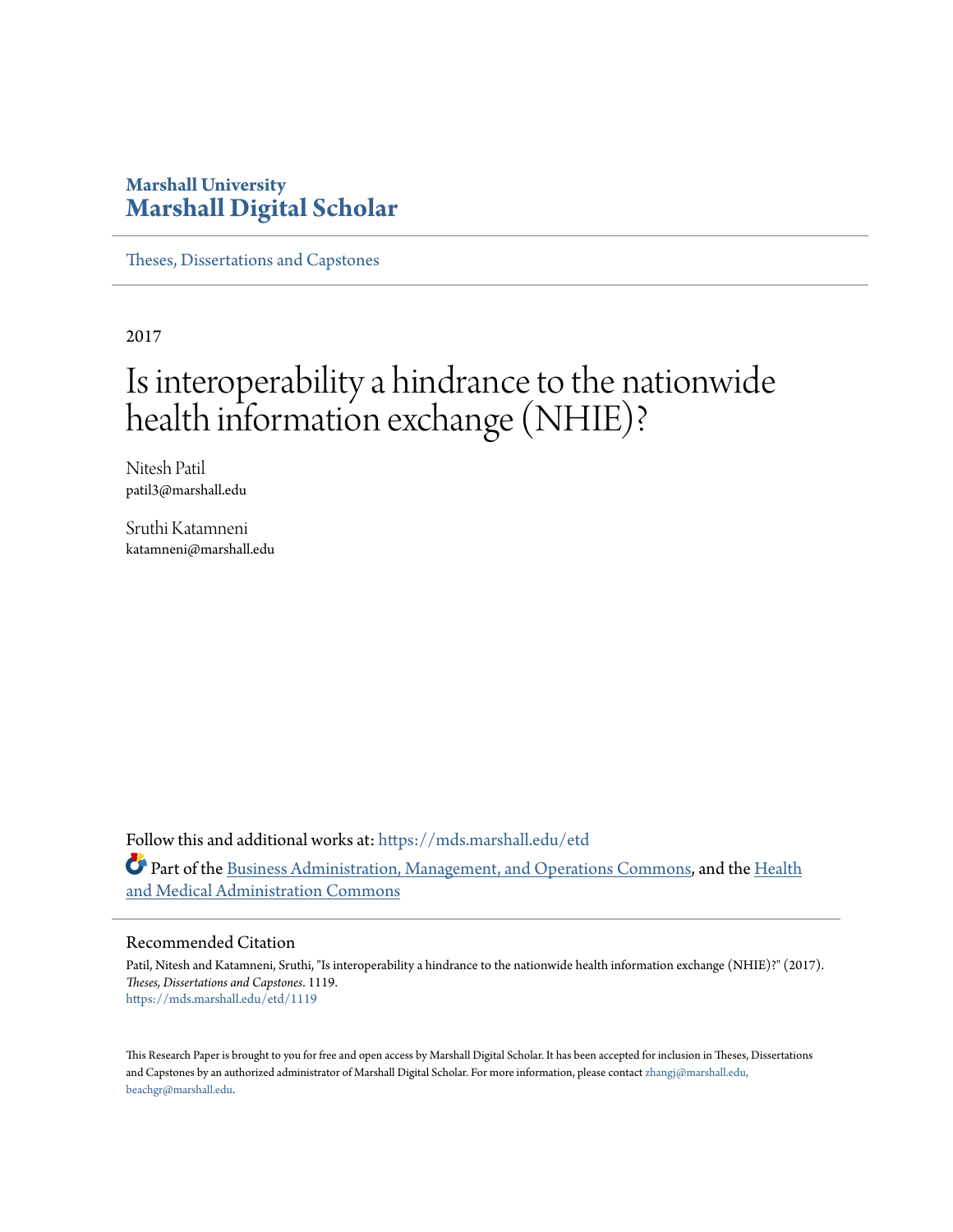## **IS INTEROPERABILITY A HINDRANCE TO THE NATIONWIDE HEALTH INFORMATION EXCHANGE (NHIE)?**

#### ABSTRACT

**Introduction:** HIE is the exchange of clinical data as well as healthcare data among the providers, healthcare institutions, and data repositories. Nationwide Health Information Network (NHIN), was adopted in the year 2004, under the Office of the National Coordinator for Health Information Technology (ONCHIT) with an objective to share the files electronically securely and in a safe manner.

**Methodology:** The literature review included 40 references in which information relevant to the purpose of this study was scrutinized; these references met the inclusion criterion. The methodology for this study was an extensive and thorough literature review. The sources utilized in this study encompassed primary and secondary data.

**Results:** HIE has significantly increased by 41% from 2008 to 2012. Also, the exchange of health information by type of clinical data has risen from 39% to 55% during the same period. NHIN has been widely recognized in the U.S, but the storage of patient data and the data architectures have remained uncertain among two models the patient-centric or centralized model, in which the patient data for a given patient is stored at one central location. **Discussion:** To evaluate the effectiveness of the NHIN the hospital exchange activity, costs of implementation and the quality of care were analyzed. From the literature review, there has been a significant increase in the costs spending associated with the NHIN implementation.

**Conclusion:** The literature has suggested that NHIN could achieve cost savings, increase quality of care and communication between physician and the patient.

**Key Words:** HIE, NHIN, Interoperability, and Exchange Activity.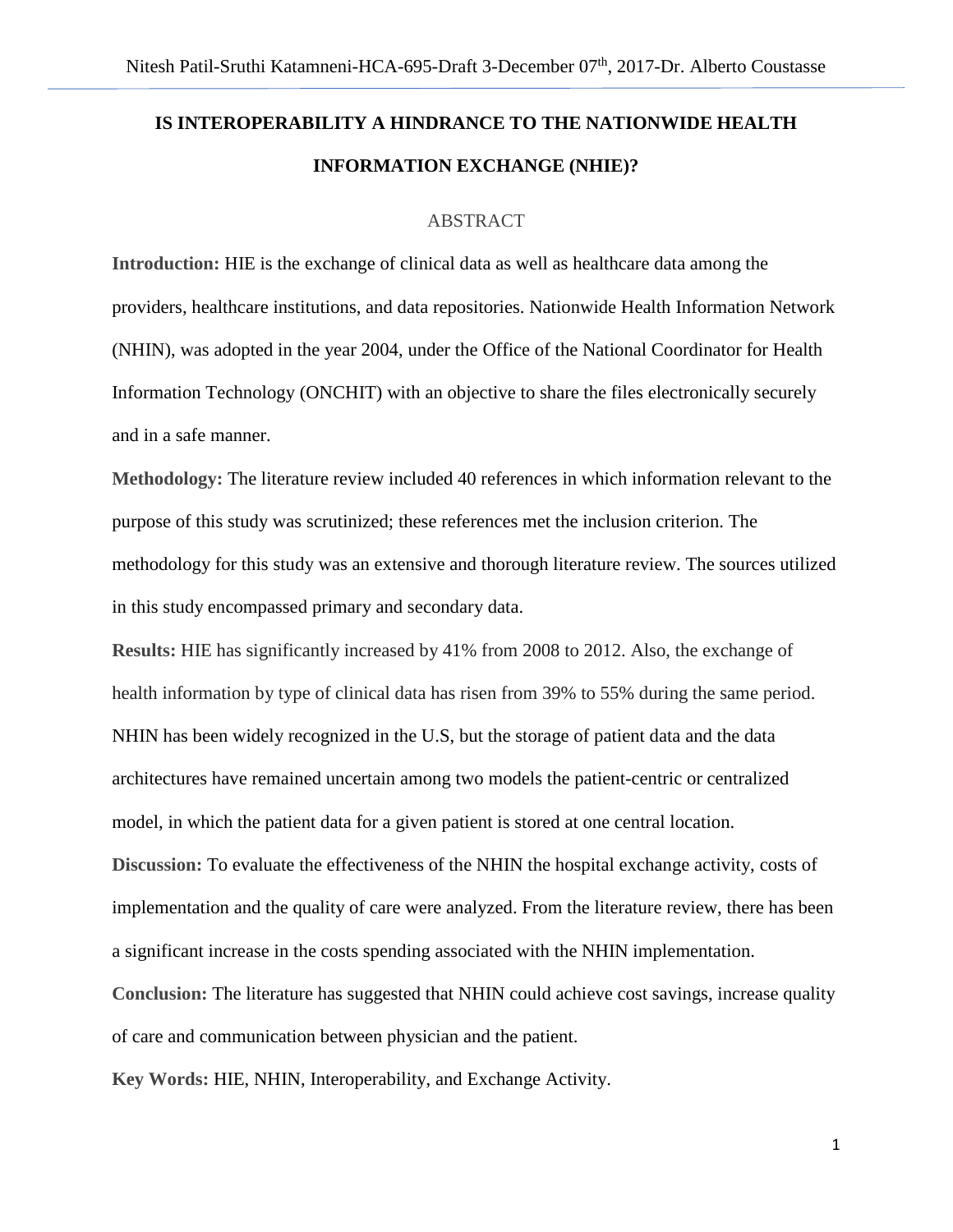#### **INTRODUCTION**

Information Technology has marked a significant role with an objective to achieve the diverse requirements of the providers and the consumers in a healthcare setting. Introduction of the newer technology and its adaption in healthcare has been hampered by the increasing costs, inefficiency, poor quality of care and preventable errors (Halamka et al., 2005). The Health Information Management System Society has estimated that the United States hospitals (US)have spent nearly \$26 billion on information technology from 2010 to 2014 ( $\overline{\text{Agha}}$ , 2014).

 The implementation of Health Information Technology for Economic and Clinical Health Act, as a part of the American Recovery and Reinvestment Act of 2009 has initiated the efforts for implementing the Electronic Health Records (EHRs) to enhance the utilization of Health Information Exchange for supporting the Meaningful Use (MU) (Gold, and McLaughlin, 2016). The Center for Medicare and Medicaid services (CMS) has set the objectives for achieving the MU stage 3 by increasing the patient engagement, HIE and public health reporting (CMS, 2016). The EHRs was recognized by the American Medical Informatics Association in 2006 and it has comprised of quality measurement, public health surveillance, and patient's access to the information of health records (Hersh, 2007).

HIE is the exchange of clinical data as well as healthcare data among the providers, healthcare institutions, and data repositories, (Dixon, Zafar, and Overhage, 2010). Nationwide Health Information Network (NHIN), was adopted in the year 2004, under the Office of the National Coordinator for Health Information Technology (ONCHIT) with an objective to share the files electronically securely and in a safe manner (ONCHIT, 2013a). Although the process of exchanging the health information has increased the process flow, it has achieved the better quality of care for the people with the availability of the records (ONCHIT, 2013a). NHIE has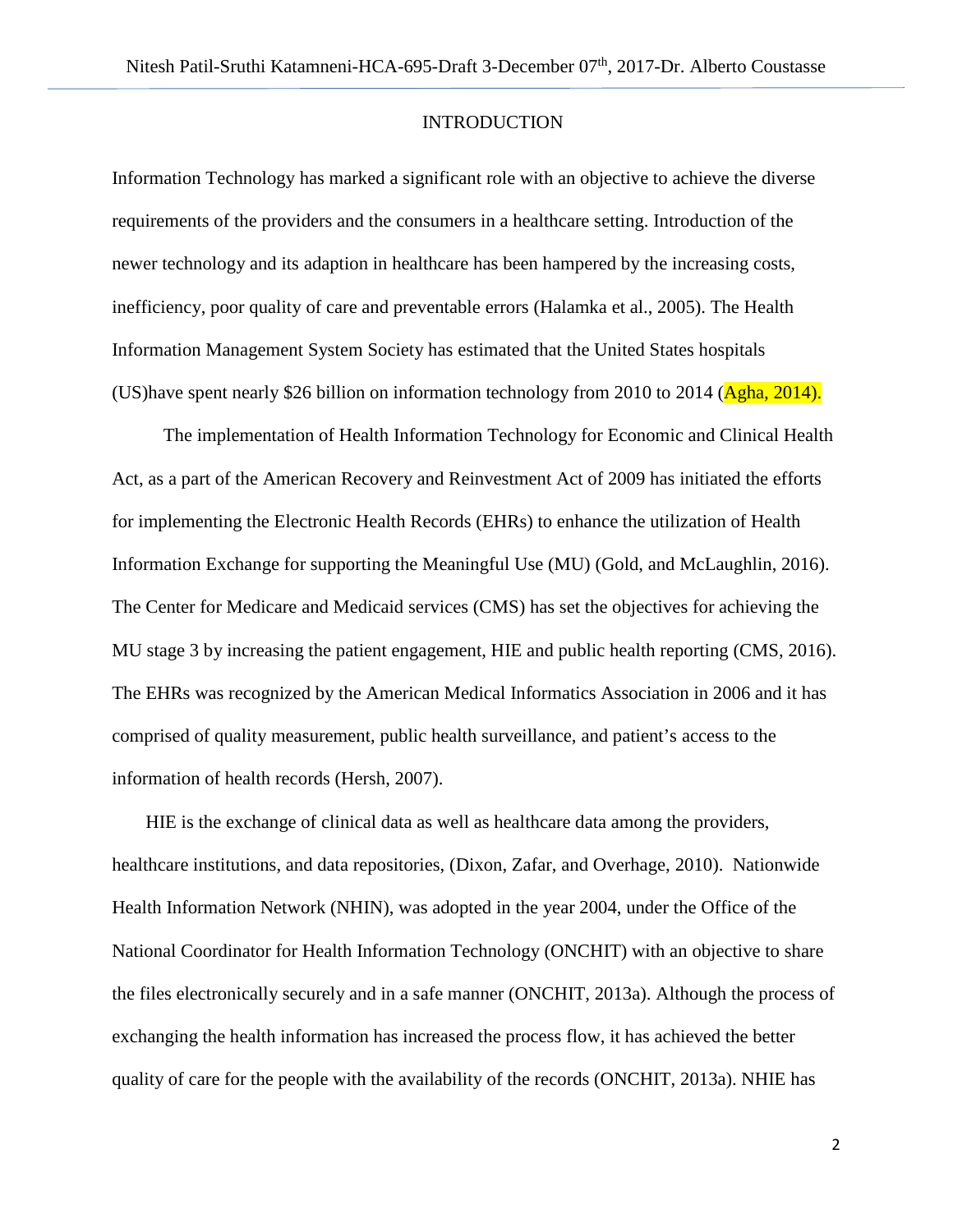been used as the assemblage of the standards, policies, and specifications that have empowered the HIE in a secure method (ONCHIT, 2013a). The primary concerns of the HIE have been the augmented costs and the efforts needed for establishing the NHIN standards (Dixon et al., 2010).

 The ONCHIT was established by President Bush in 2004, within the Department of Health and Human Services, for progressing the broader adoption of EHRs (DHHS June 2008). Interoperability has been the critical component of the ONC strategic framework and Health Information Technology and Standards Panel was initiated to set the common standards for data sharing.

It has been reported by the eHealth Initiative that by 2010, there were 73 operational HIE nationwide for example MedVirginia, Regenstrief Institute, Health Bridge and Kaiser Permanente (Brailer, 2005). In 2012, the NHIN exchange had 30,000 clinical users, 65 million patients involved, and 1 million medical records have been shared with approximately 3000 healthcare providers (Sullivan, 2012).

 The Beacon Community program was initiated to utilize the healthcare IT in 2010 for empowering the integration of a varied range of tools and strategies intended for achieving the goals of improvement (Maxson et al., 2010). In May 2010, a grant of \$225 million was announced by ONCHIT to 15 Beacon awardees, in addition to the \$15 million as evaluation and technical assistance funds to encourage and learn from these efforts (Maxson et al., 2010).

The purpose of this paper was to review the current state of the NHIE, interoperability, motivating factors, and challenges and to determine the increase in quality of care.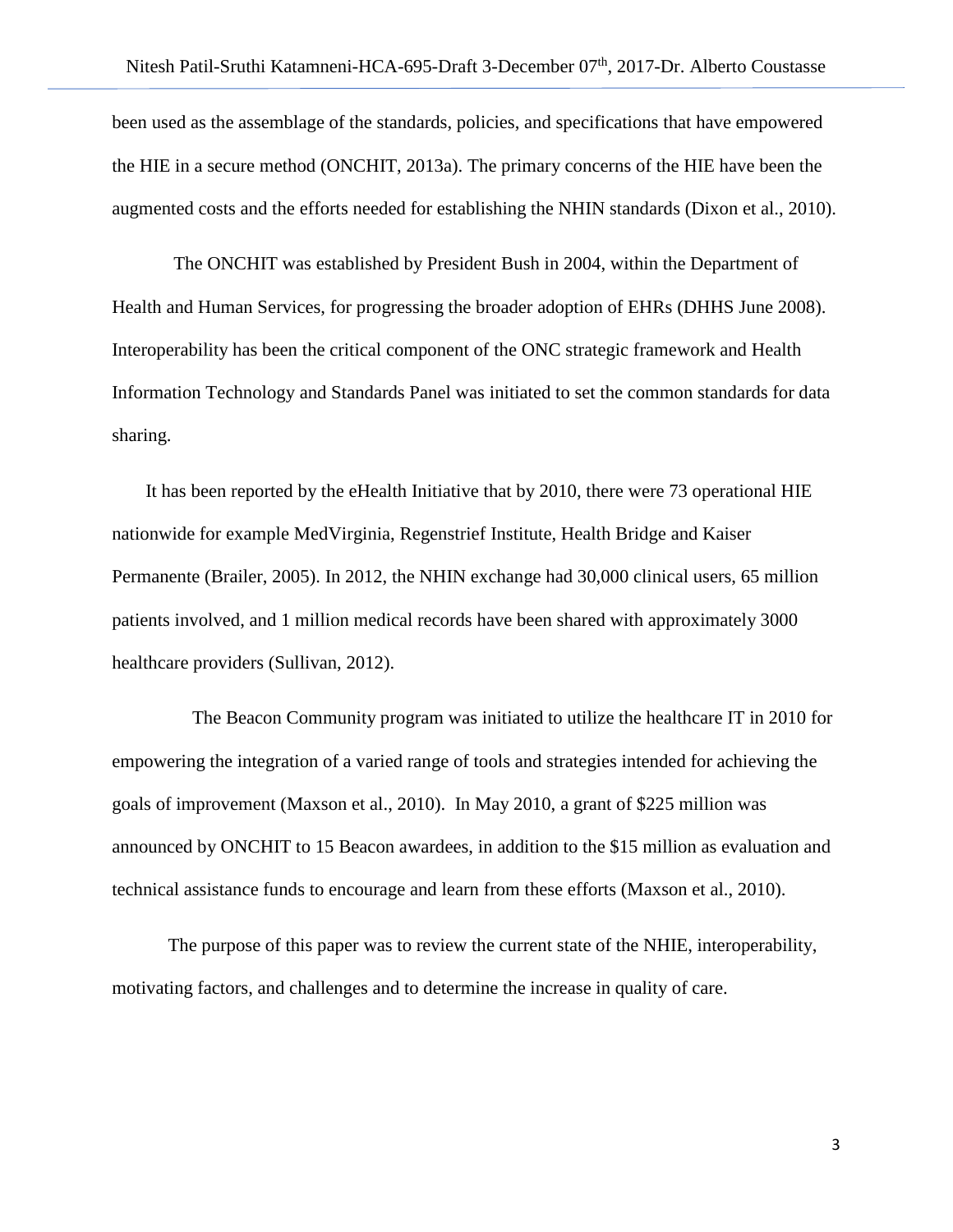#### **METHODOLOGY**

The primary hypothesis of this research was: interoperability and costs for operation have been the reasons for delayed implementation of NHIE. The secondary hypothesis was that the NHIE implementation has increased the quality of care. The research framework for this review followed to the steps and research framework used by Yao, Chu, and Li (2010).

The below figure describes the Implementation of NHIE along with the benefits and barriers in HIE for the patients. As the focus of this study is in the process of implementation of NHIE, this research framework is in the process of application of HIE across the nation and is suitable for the current study. To determine whether adoption of NHIE improves access to healthcare services, an assessment of their effectiveness must first be made. As seen with any project, the process of adoption of technology follows a cyclic path. The solution here is the adoption of a NHIE. Prior to implementation of this solution, an assessment of the benefits of and barriers to the adoption of NHIE is necessary and after its institution needs are reassessed and the cycle continues. (see Figure 1). As the focus of this study is in the process of application of new technology in healthcare settings, this conceptual framework is suitable for the current study. Furthermore, the effective reproduction of this approach in previous studies supports its internal validity.

 The methodology for this study was an extensive and thorough literature review. The sources utilized in this study encompassed primary and secondary data, combined with a semistructured interview of the Director of Information Technology at Cabell Huntington Hospital. In this research, a comprehensive and exhaustive review was not possible because of the availability of plenty of studies of diverse nature. The literature review was described in three distinct stages, which included the following: 1) to determine the search strategy and literature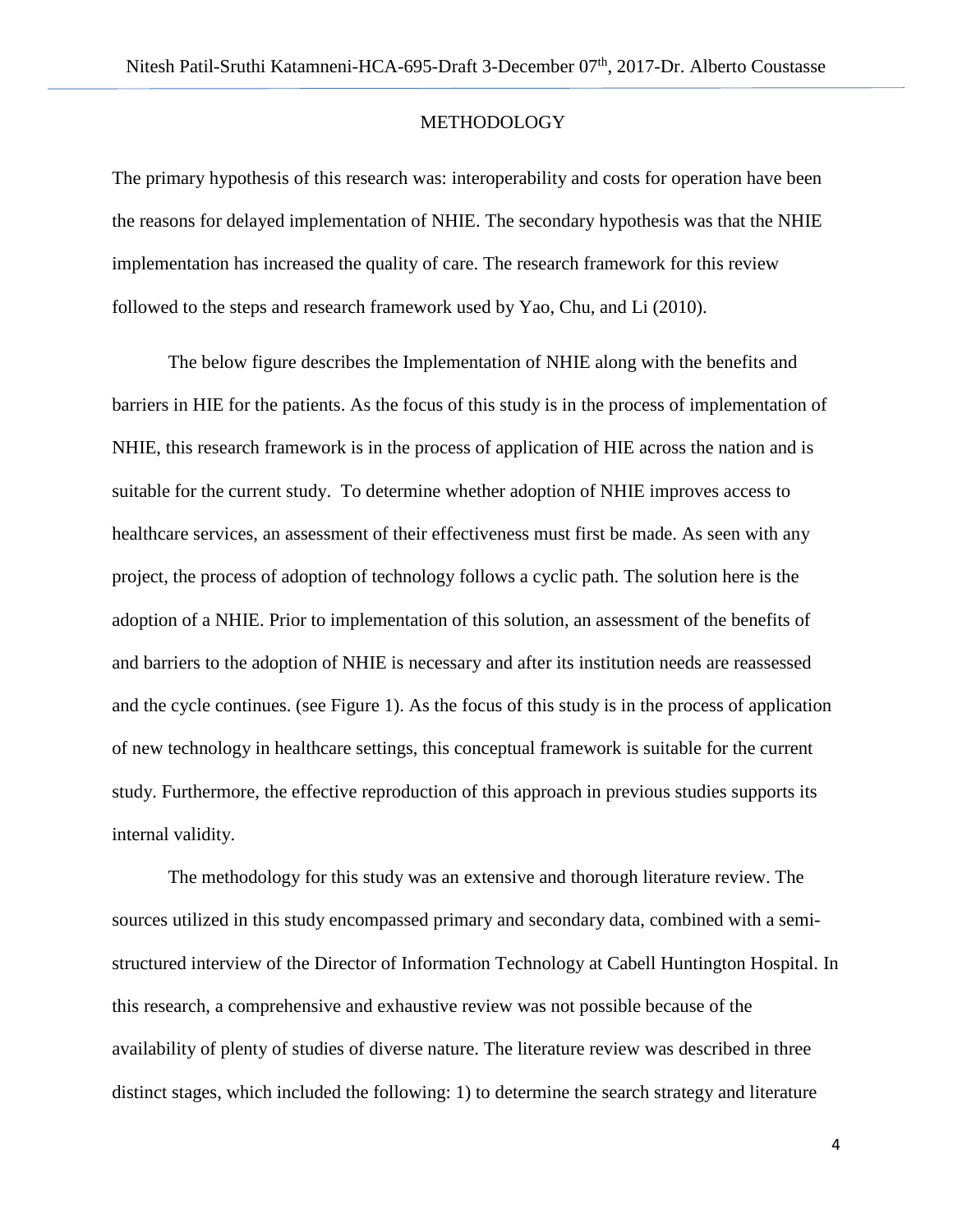identification and assortment, 2) to establish inclusion criteria, search the information for relevancy, and literature analysis of the data, 3) identification of suitable information.

Figure-1

Step 1: Literature Identification and Collection

 The stages in the search included 1) defining the Health Information Exchange, OR 'Nationwide Health Information Network,' AND 'Cost,' OR 'Quality,' OR 'Interoperability' OR 'Patient Safety' OR 'Exchange Activity.' Electronic databases searched were: Academic Search Premier, EBSCOhost, Google Scholar, Proquest, and PubMed. Websites of ONC, AHIMA, the Centers for Medicare and Medicaid Services were also mined. A total of 60 references were reviewed, with 40 selected for this research.

Step 2: Establishing inclusion criteria and Literature Analysis

 Letters and editorials, as well as original papers and reviews, were all included, including primary and secondary data. The literature review included 40 references in which information relevant to the purpose of this study was scrutinized; these references met the inclusion criterion. All the references that were analyzed in this study were written in English. To obtain current research, references from years 2007-2017 were included in this study. The literature study was conducted by NP, SK and validated by AC who acted as a second reader and verified that the references meet the search criteria or not.

Step 3: Literature Categorization

 The relevant articles were then categorized following the adopted research framework. The main categories from this research framework that emerged from the literature were: Cost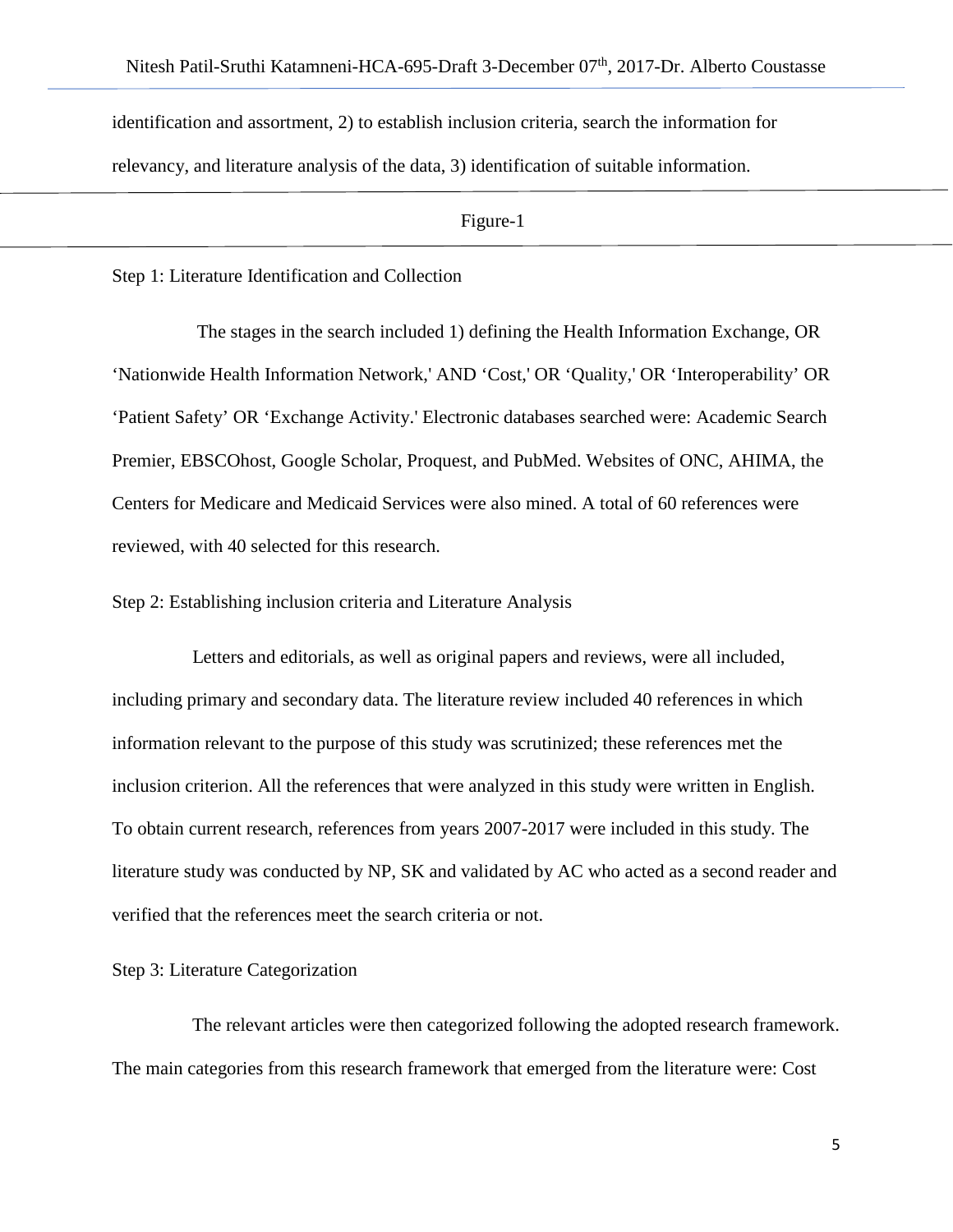Estimates in NHIE Implementation, Hospital Health Information Exchange activity, Interoperability, Quality of care, Barriers and challenges.

#### RESULTS

#### *Cost Estimates in NHIE Implementation:*

Maryland Chesapeake Regional Information System for our Patients (CRISP), spent \$8.5 million on capital investments of HIE, together with \$8 million on technology and \$500,000 on capital equipment in 4 years. Also, it was reported that Maryland CRISP had spent nearly \$8 million in administrative costs which have included \$1.5 million on direct staffing, consultants and \$6.5 million towards contracted labor (ONCHIT,2013b). According to another study conducted in 2005, nearly \$156 billion were required as an initial capital investment for the 5 years of period usability of NHIE, which approximated to the 2 percentage of healthcare spending in the same time (Kaushal et al., 2005).

In 2007, according to Frisse and Holmes the savings of \$3.7 million have been estimated due to reduced hospitalization for a five-year period from 2005-2009, and the overall savings were expected to be \$7.5 million (Rathlev et al., 2007). The utilization of commercially available EHR systems by physicians has resulted in savings of \$5.14 per patient per month *(Information*) Management Journal 2013).

Figure 2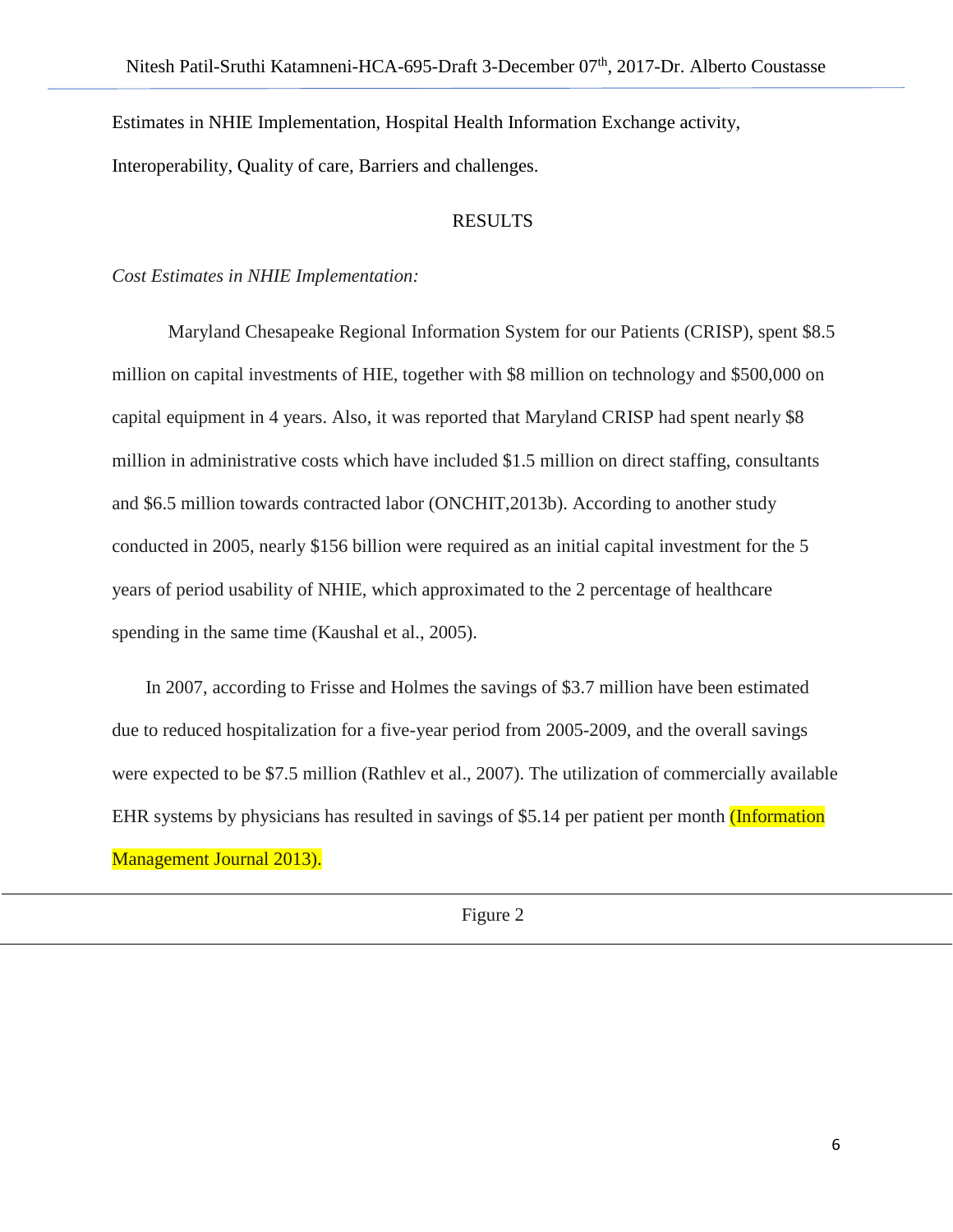*Hospital Exchange Activity:*

 HIE has significantly increased by 41% from 2008 to 2012. Also, the exchange of health information by type of clinical data has risen from 39% to 55% during the same period (Furukawa, Patel, Charles, Swain, and Mostashari, 2013).

 According to Figure 3, in 2012 around 51% of hospitals were involved in exchanging clinical information with unaffiliated ambulatory care providers, and only 36% exchanged their information with the hospitals out of their organization (Furukawa et al., 2013).

Figure 3

#### *Interoperability of HIE:*

NHIN has been widely recognized in the U.S, but the storage of patient data and the data architectures have remained uncertain among two models the patient-centric or centralized model, in which the patient data for a given patient is stored at one central location. The second is the institution-centric or distributed model, someplace the patient data is stored at the place of entry and recorded, (Lapsia, Lamb, and Yasnoff, 2012). The distributive model has been proved to be less efficient from the stimulation studies that aimed to analyze the data availability, integrity, and retrieval failure rates, (Lapsia et al., 2012). The major challenge for the U.S health information technology has been lack of interoperability with a standard language, structured nomenclature for the data in healthcare that has restricted the effective and efficient communication of organizations for information exchange across a nationwide network (James,  $2005$ ).

According to Figure 4, NHIN can be achieved through EHR adoption, meaningful use and by the participation of additional components such as biomedical learning system in the U.S,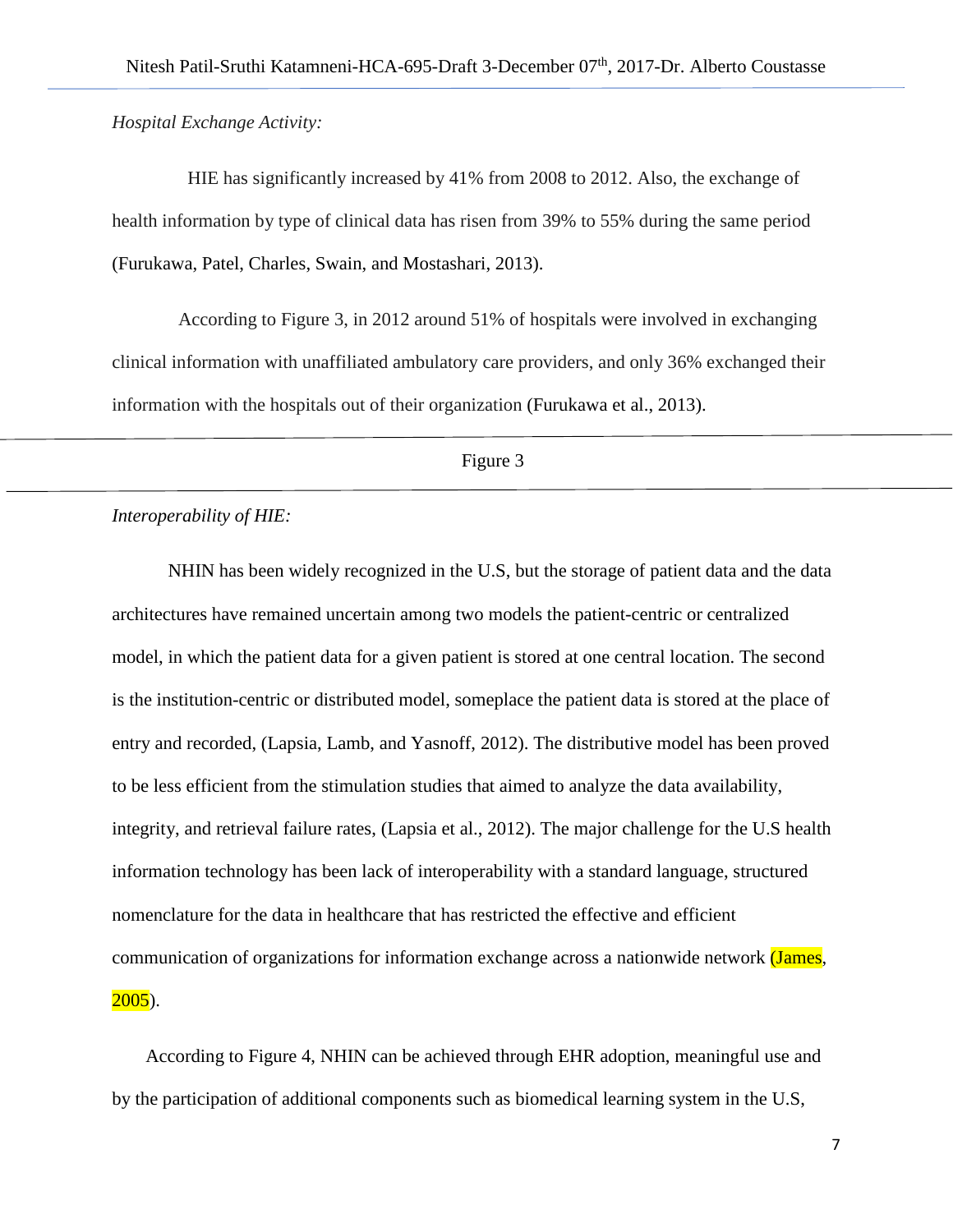(Friedman, Wong, and Blumenthal, 2010). The federal agencies such as the Social Security Administration through its association with Med Virginia, have been able to minimize the turnaround time for medical disability determination from 84 days to 46 days accounting for 45% improvements (ONCHIT, c). The Regenstrief Institute has been sharing de-identified patient data across 80% of the Indiana's population with the support of CDC to encourage the tracking of influenza and pneumonia (ONCHIT, c).

#### Figure 4

#### *Increased Quality of Care:*

Errors in medication have been the third common cause of death in the U.S in 2013, which has accounted for 210,000 deaths (James, 2013 and Carter, 2014). The introduction of HIE has increased the operating functionality of medical prescription and has resulted in improved quality of care provided to the people (Hillblom, Schueth, Robertson, Topor, and Low, 2014).

 HIE has decreased the occurrence of adverse drug reactions caused for known allergic reactions by prompting the pharmacist and the providers regarding the allergic history of the patient (Kaelber and Bates, 2007). For example, according to these authors from the predictable 770,000 adverse drug events that have occurred every year in the US, 30% to 70% of the adverse events could be avoided by enhancing the patient safety through HIE. Also, the implementation of the **NHIN** has been supportive for the physicians for accessing the patient medical records and to provide care for the patient remotely resulting in increased quality of care offered (Crane and Crane, 2008).

#### *Barriers and challenges:*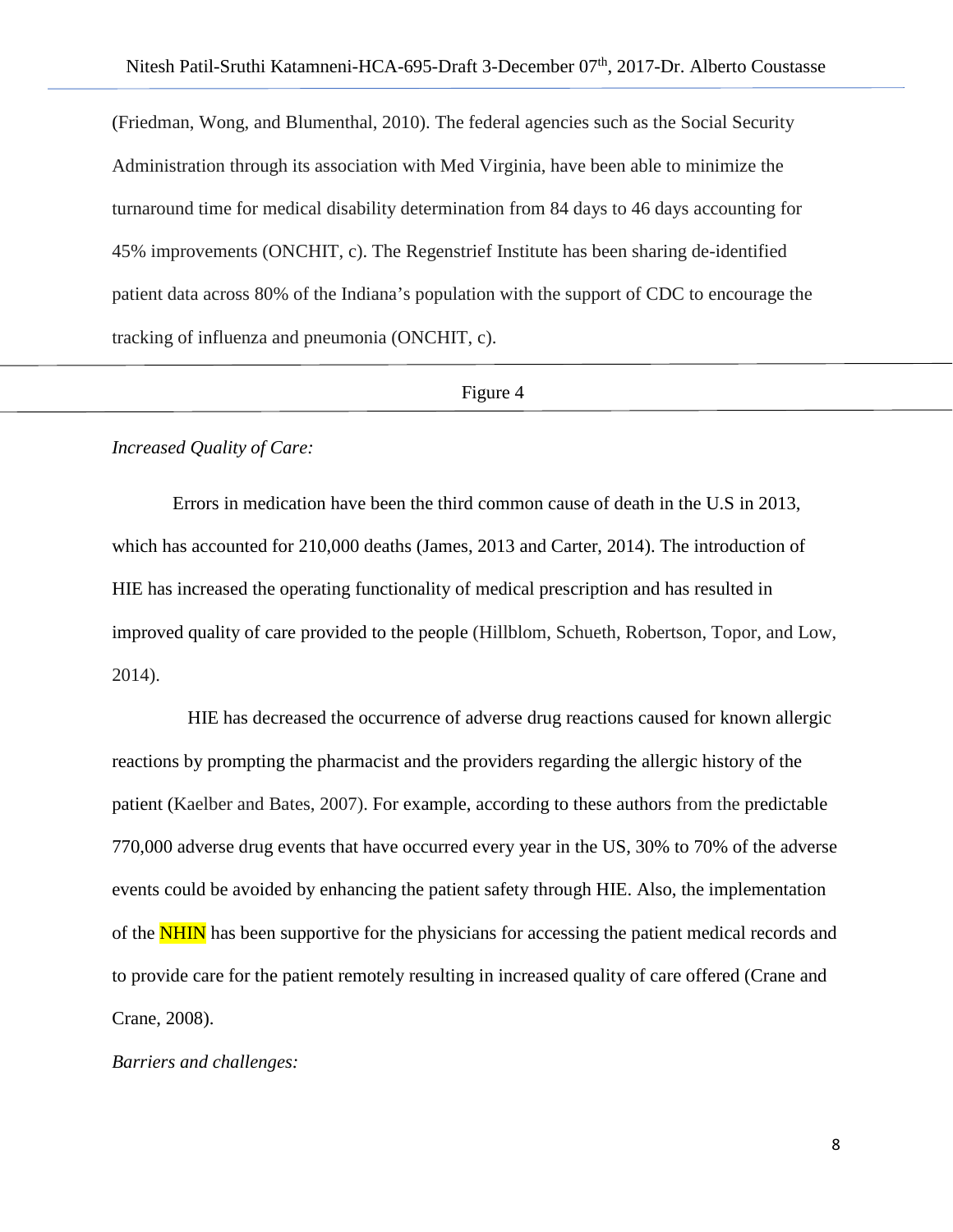According to the Table 1, the barriers and challenges observed in the implementation of the NHIE have been interoperability, technical support, cost of implementation, security and privacy of the personal health information, legal liability, impairment or different type of workflow for the different organization. Inadequate or missing data has been one of the barriers for NHIN. In 2011 barriers like cost, workflow, technical gap, value of HIE, privacy and security concern, missing the data, usability, and liability were recorded total of 8 out of the 10 barriers were recorded by the various articles (Table 1).

The technical problem also observed in the literature review before 2011, after the introduction of the Regional Extension Centers (RECs) as a part of the HITECH Act provided technical support to the organization implementing EHR and participated in the HIE (Kruse, Regier, & Rheinboldt,2014).

The leadership of the organization and the lack of value found in the exchange the information (Adler-Milstein, Bates, & Jha, 2011). Similarly, a cross-section study done in 2011, emphasized on the efficiency of the HIE, lack of tech support and missing data during the integration process has been barriers and challenges (Gadd, et. al., 2011).

According to the Director of Information Systems at Cabell Huntington Hospital, the main issue for NHIN implementation is whether it will take away all the state-wide HIE and connect them to make it national or is it separate HIE that is outside of the state. State HIEs have a unique functionality that the federal would not possess. The main challenge faced by HIEs currently is the lack of state to state connection, relevance of data, use and key functionalities. Local HIEs are currently struggling with issues in network, connectivity and funding. State HIEs offer benefits such as Continuity of Care Document (CCD), HL-7, ENS (ADT based alerts),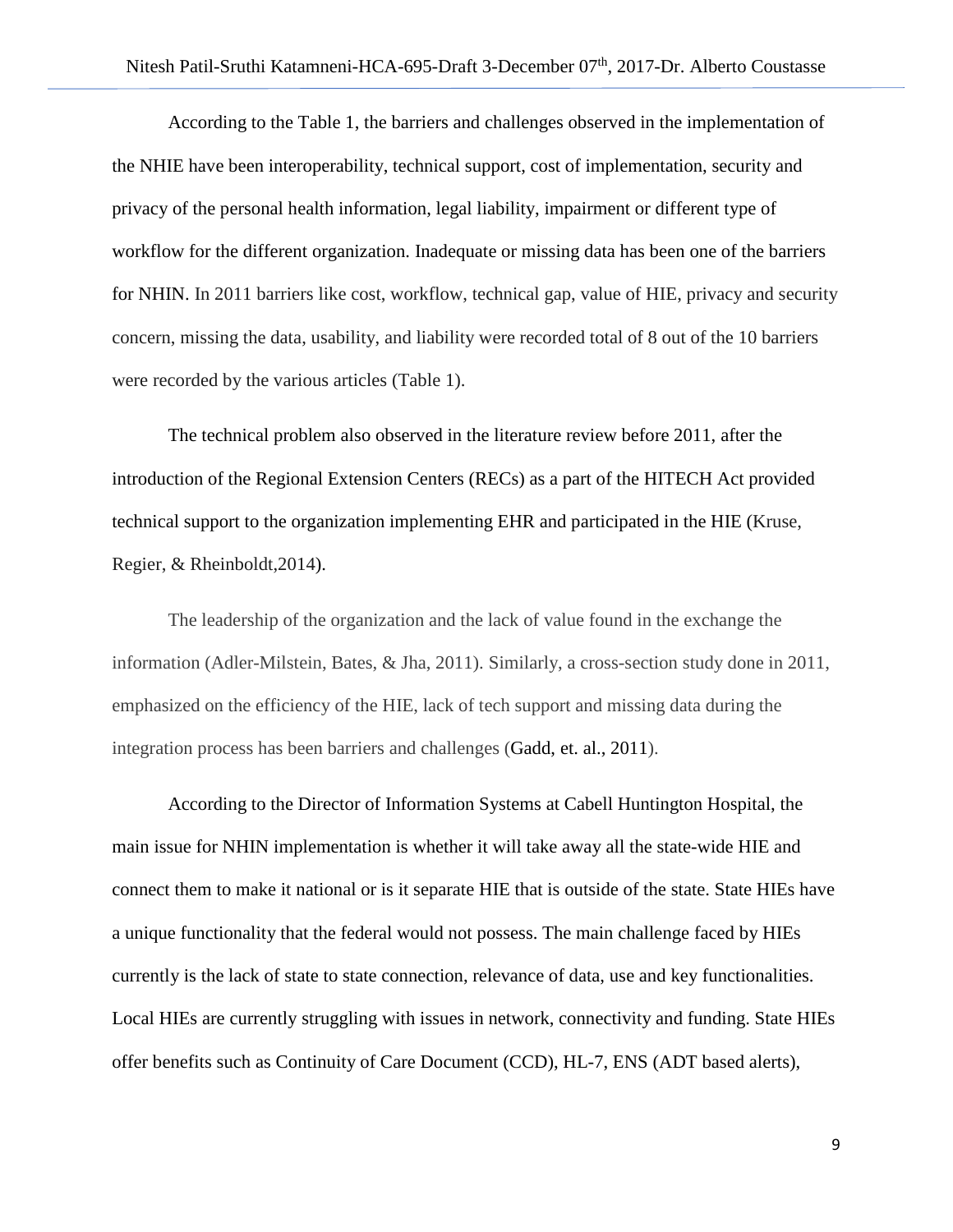results, and images. Barriers faced by the Cabell from the state level are the shared partners, implementation timeliness, duplication of data (Director of Information Systems Cabell, 2017).

#### DISCUSSION

The purpose of this research was to review the current state of the NHIN, interoperability, motivating factors, and challenges and to determine the increase in quality of care.

To evaluate the effectiveness of the NHIN the hospital exchange activity, costs of implementation and the quality of care were analyzed. From the literature review, there has been a significant increase in the costs spending associated with the NHIN implementation. The Maryland CRISP has estimated the implementation costs of HIE over 4 years, and it has fluctuated based on the ongoing operation and model of HIE adopted, number of data types and sources, ease of exchange of information  $(ONCHIT, B)$ . The NHIE has accomplished success with a substantial increase in HIE from 2008 to 2012, irrespective of the type of the organizational affiliation of the provider or the hospital exchanging the information or category of data being transferred. The HIE has resulted in a significant increase from 39%-55% across all types of HIE and exchange with the hospitals outside the organization was more significant than doubled. Although there has been a considerable increase in HIE among all categories, EHR adoption in association with the participation of HIO has revealed the highest exchange activity across all types of organizations and affiliations (Furukawa et al., 2013).

From the literature review, the performance of the NHIN was analyzed using the transaction volume. It was evaluated that the distributive model has been substandard concerning the transactions volume required for presenting a complete patient record. Furthermore, data retrieval failure was a significant factor that has affected the performance of the NHIN. The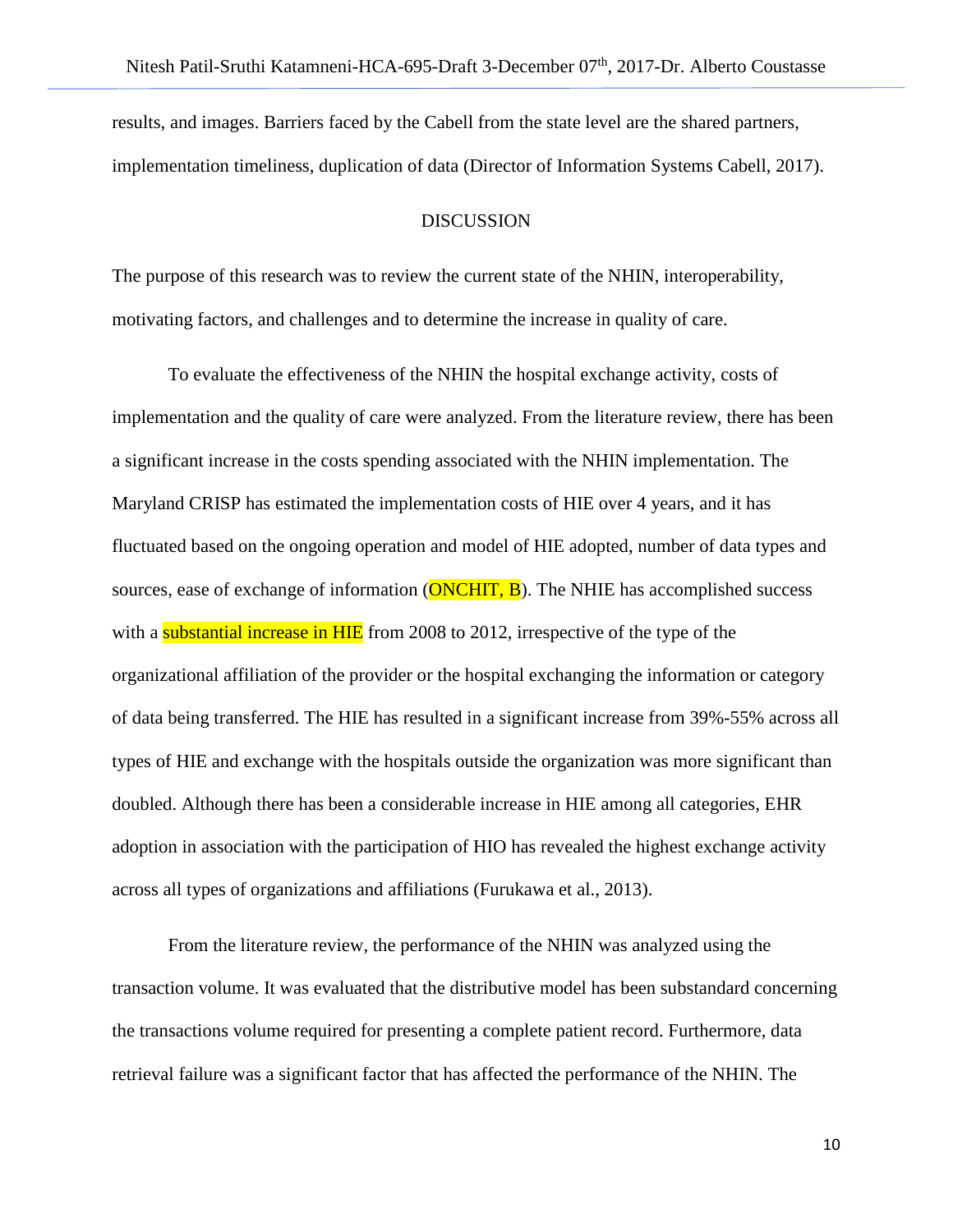challenges at the point of care were caused due to the fragmentation of data, seasonal migration, and travel (Lapsia et al., 2012). The relationship of patient-physician was identified to be a significant factor in communication between them as a critical factor, which was improved by combining NHIN with HIE's e-mail messaging system between them.

The implementation of NHIN has a positive effect on enhancing the quality of care being provided for patients. Increased physician-patient communication, access to the patients past medical history could help in improving the access of care by the patients and ultimately the care being provided. Although NHIN has many advantages, there were many challenges to be confronted with its efficient implementation. The principal challenge for the NHIN implementation might be because of the increased costs and the physicians' reluctance to participate in HIE. The NHIN together with MU criteria has resulted in significant data exchange for supporting the care coordination, patient interaction/engagement, and submission of the quality data to decrease the costs, (Kibbe, 2010).

There is a constant discussion of the cost spent on the implementation on the NHIE, which has been observed a general barrier for the implementation (Dixon, Jones, & Grannis, 2013). Although cost have been discussed more, the other obstacles have also caused to obstruct the implementation of NHIE, as interoperability, security, and privacy of the EHR data, the workflow of the different healthcare organization, were the other barriers to implement the NHIE. The implementation of the NHIE was aimed to the increased quality of care and the improving the efficiency, but it seems not promising in the study of the several literatures (Steward, Koester, Collins, & Myers, 2012 and Karlewski, Zink, & Boyal, 2012). As the Health Information Portability and Accountability Act, gives more importance to the patient's personal information security, it has been observed that the privacy and security also a concern in the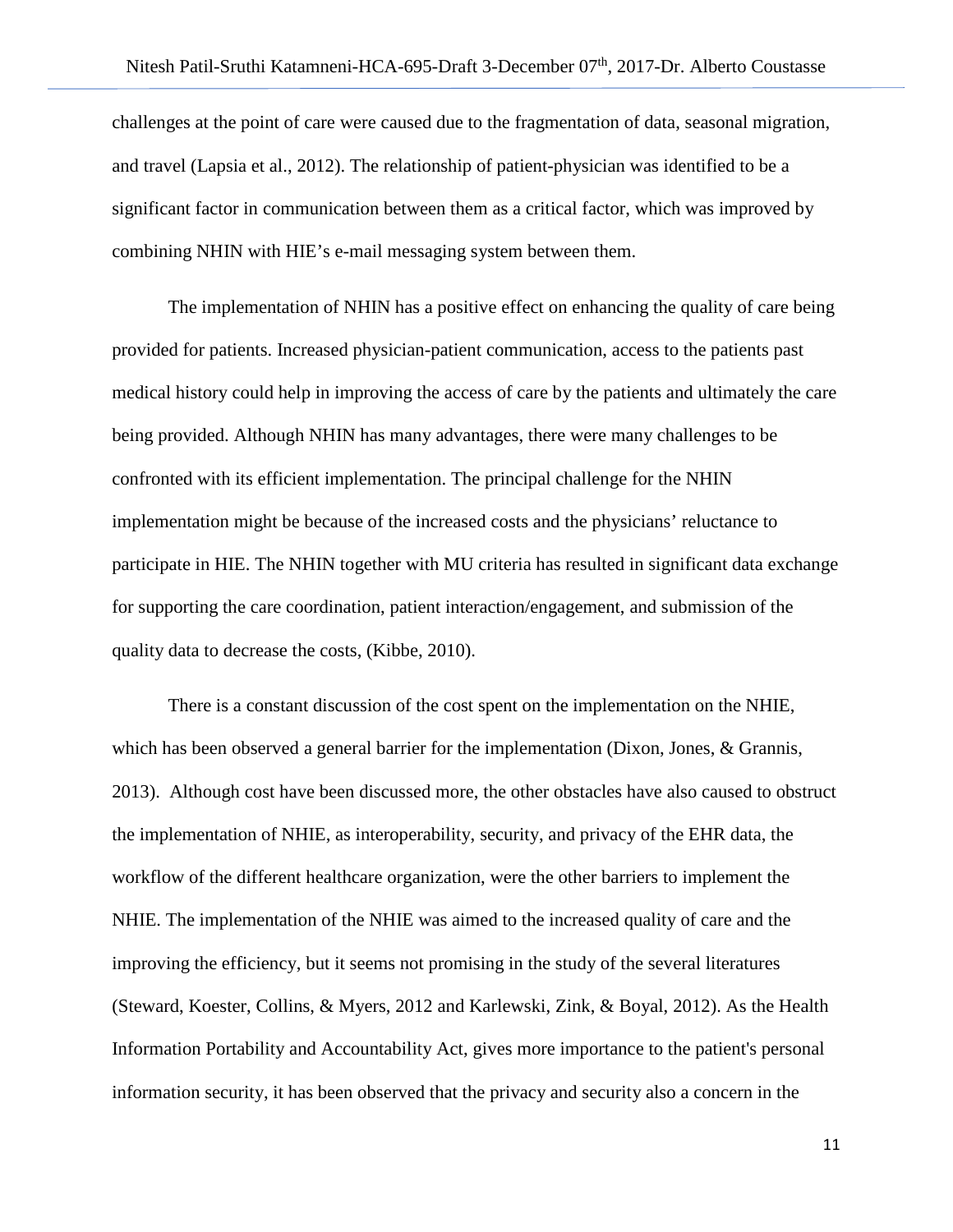implementation and the protection of the personal health records has been casing barriers to the implementation.

The principal limitation of this study was that the minimal amount of literature available on the topic, as the implementation of NHIN across the U.S was not fully obtained as it is still in trial stage. This literature was limited because of the constraints in the search strategy utilized for the study, researcher bias, predominantly the number of databases searched because publication bias might have altered the availability and caliber of research available during the search.

Practical implications of literature review discussed the various aspects of the NHIN implementation, which helps to identify the important components of the process. Implementation of HIE could help to develop cost saving opportunity after implementation. It can help in increasing the quality of care in patient care, and help to increase communication among providers, to provide the care at any point of care. NHIN is an ongoing growing technology and yet to implement in all parts of the US. The future study should focus on certain research areas, in order to overcome barriers and challenges for successful implementation.

#### **CONCLUSION**

The implementation of NHIN is an ongoing project, which can be achieved by technical, legal, and governance frameworks in the near future. The literature has suggested that NHIN could achieve cost savings, increase quality of care and communication between physician and the patient. Furthermore, the HIEs will be able to support the providers by following the framework for achieving the Meaningful Use and to qualify for the incentives. Future research should aim to evaluate the models, services, and the standards for supporting the implementation of nationwide HIE.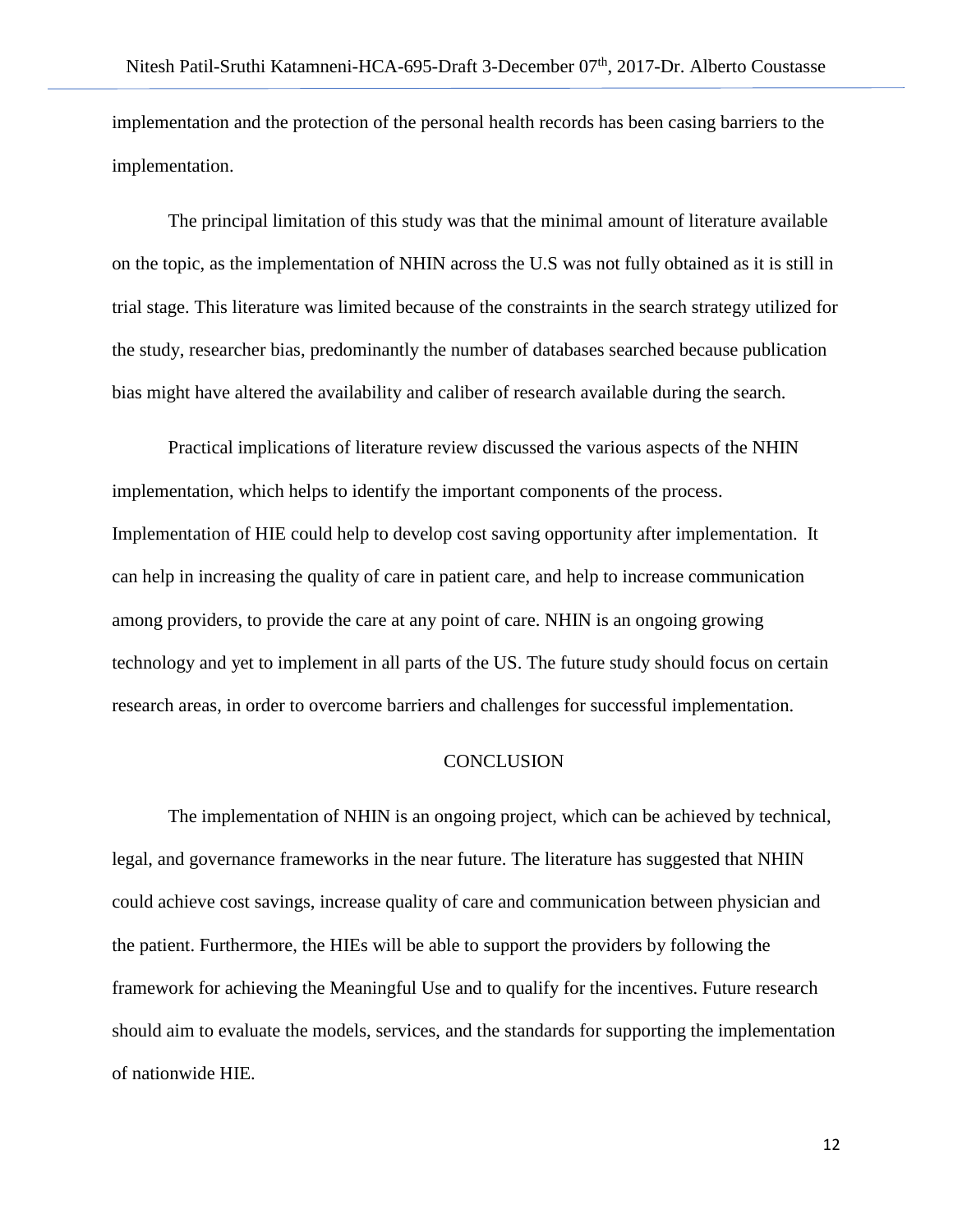#### REFERENCES:

- Adler-Milstein, J., Bates, D. W., & Jha, A. K. (2009). US Regional health information organizations: progress and challenges. *Health Affairs*, *28*(2), 483-492
- Agha, L. (2014). The effects of health information technology on the costs and quality of medical care. *Journal of health economics*, *34*, 19-30.
- Brailer, D. J. (2005). Interoperability: the key to the future health care system. *Health affairs, 24*, W5-19-W5-21
- Carter, J.H. (2014, September). How EMR software can help prevent medical mistakes*. In American College of Physicians.* Retrieved from <http://www.acpinternist.org/archives/2004/09/emr.htm>
- Center for Medicare and Medicaid Services (CMS), (2016). *Stage 3 Program Requirements for Providers Attesting to their State's Medicaid EHR Incentive Program*. Retrieved from [https://www.cms.gov/Regulations-and](https://www.cms.gov/Regulations-and%20Guidance/Legislation/EHRIncentivePrograms/Stage3Medicaid_Require.html)

[Guidance/Legislation/EHRIncentivePrograms/Stage3Medicaid\\_Require.html](https://www.cms.gov/Regulations-and%20Guidance/Legislation/EHRIncentivePrograms/Stage3Medicaid_Require.html)

Crane, J. N., & Crane, F. G. (2008). The adoption of electronic medical record technology in order to prevent medical errors: a matter for American public policy. *Policy Studies*, *29*(2), 137-143.

Department of Health and Human Services (DHHS) (2008, June 3). *The ONC-Coordinated Federal Health Information Technology Strategic Plan:* 2008-2012. Accessed on 12/06/2017 from [https://www.healthit.gov/sites/default/files/hit-strategic-plan-summary-](https://www.healthit.gov/sites/default/files/hit-strategic-plan-summary-508-2.pdf)[508-2.pdf](https://www.healthit.gov/sites/default/files/hit-strategic-plan-summary-508-2.pdf)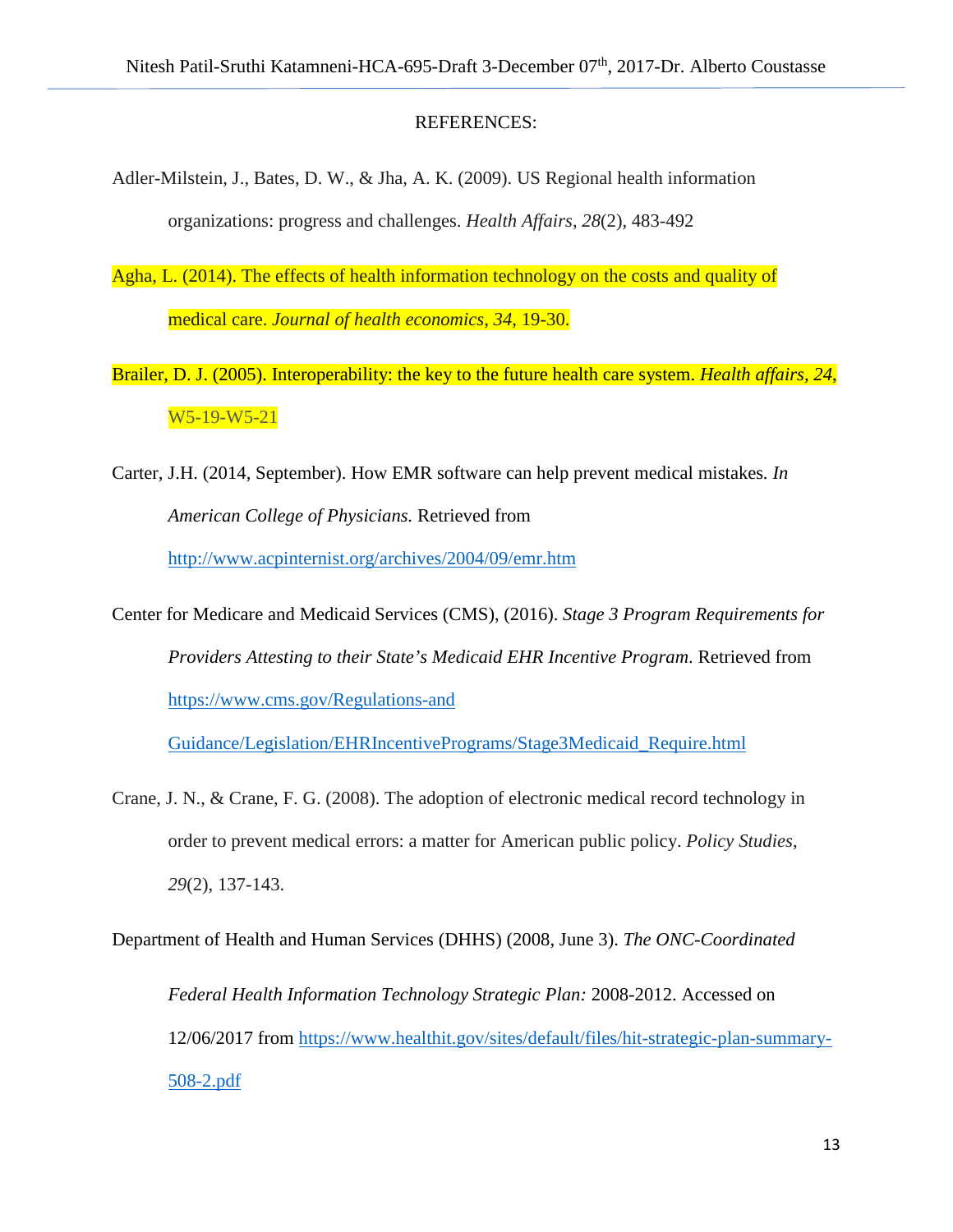- Dixon, B. E., Zafar, A., & Overhage, J. M. (2010). A framework for evaluating the costs, effort, and value of nationwide health information exchange. *Journal of the American Medical Informatics Association, 17*(3), 295-301.
- Dixon, B. E., Jones, J. F., & Grannis, S. J. (2013). Infection preventionists' awareness of and engagement in health information exchange to improve public health surveillance. *American Journal of Infection Control*, *41*(9), 787-792.
- Friedman, C. P., Wong, A. K., & Blumenthal, D. (2010). Achieving a nationwide learning health system. *Science translational medicine*, *2*(57), 57cm29-57cm29.
- Frisse, M. E., & Holmes, R. L. (2007). Estimated financial savings associated with health information exchange and ambulatory care referral. *Journal of Biomedical Informatics, 40(*6).
- Furukawa, M. F., Patel, V., Charles, D., Swain, M., & Mostashari, F. (2013). Hospital electronic health information exchange grew substantially in 2008–12. *Health Affairs, 32*(8), 1346- 1354.
- Gadd, C. S., Ho, Y. X., Cala, C. M., Blakemore, D., Chen, Q., Frisse, M. E., & Johnson, K. B. (2011). User perspectives on the usability of a regional health information exchange. *Journal of the American Medical Informatics Association*, *18*(5), 711-716
- Gold, M., & McLaughlin, Catherine. (2016). Assessing HITECH implementation and lessons: 5 years later. *The Milbank Quarterly, 94*(3), 654-687.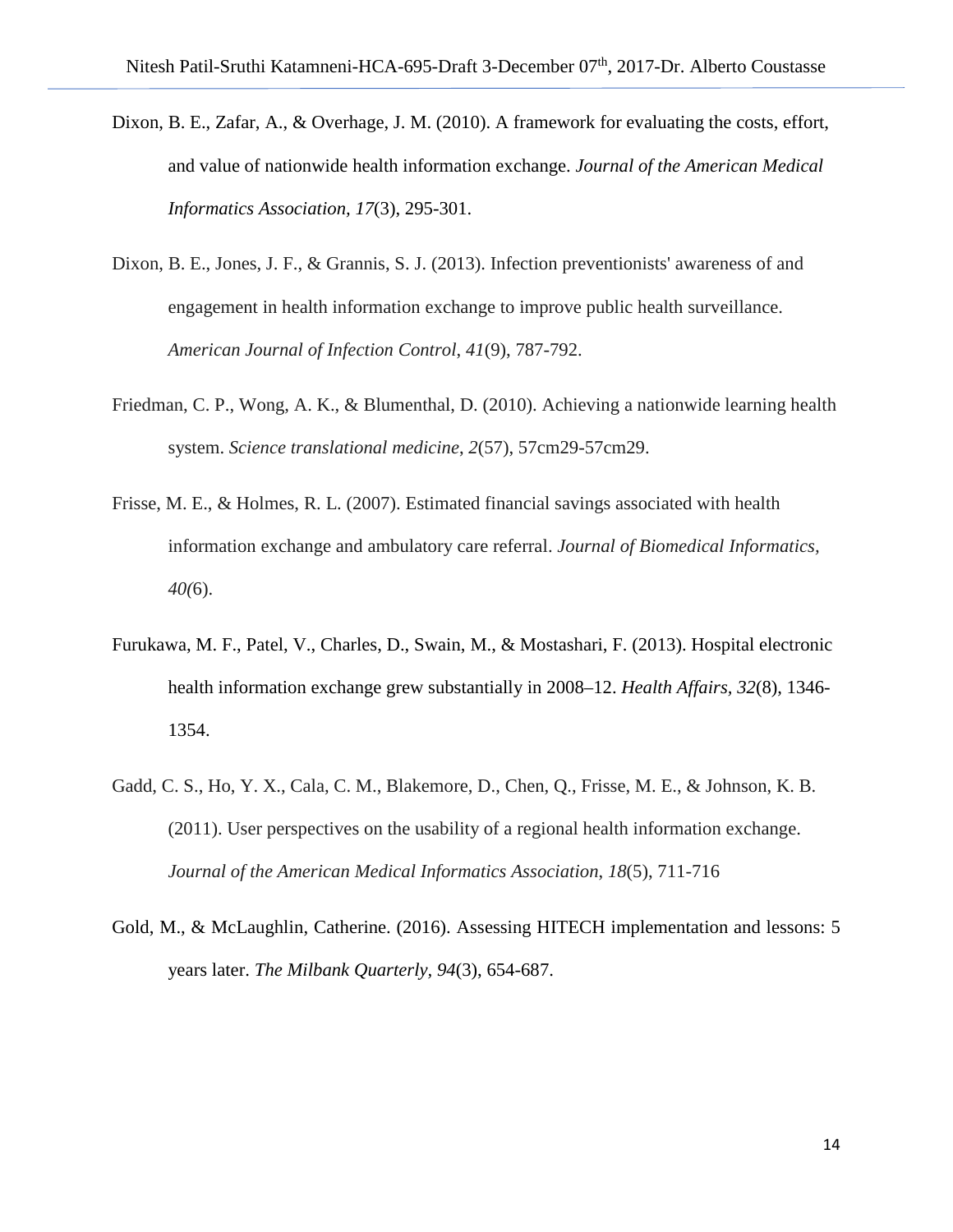- Halamka, J., Overhage, J. M., Ricciardi, L., Rishel, W., Shirky, C., & Diamond, C. (2005). Exchanging health information: local distribution, national coordination. *Health Affairs, 24(*5), 1170-1179.
- Hersh, W. R. (2007). Adding value to the electronic health record through secondary use of data for quality assurance, research, and surveillance. *American Journal of Managed Care, 13(6)*, 126-128.
- Hillblom, D., Schueth, A., Robertson, S. M., Topor, L., & Low, G. (2014). The impact of information technology on managed care pharmacy: today and tomorrow. *Journal of Managed Care Pharmacy*, *20*(11), 1073-1079.
- Hincapie, A. L., Warholak, T. L., Murcko, A. C., Slack, M., & Malone, D. C. (2010). Physicians' opinions of a health information exchange. *Journal of the American Medical Informatics Association*, *18*(1), 60-65
- Information Management Journal. (2013). Study shows EHRs Do Lower Costs*. Information Management Journal, 47*(5),10.
- James, B. (2005). E-health: steps on the road to interoperability. *Health Affairs, 24*, W5-26-W5- 30.
- Kaelber, D. C., & Bates, D. W. (2007). Health information exchange and patient safety. *Journal of Biomedical Informatics*, *40*(6), S40-S45.
- Kaushal, R., Blumenthal, D., Poon, E. G., Jha, A. K., Franz, C., Middleton, B., et al., (2005). The costs of a national health information network. *Annals of Internal Medicine*, *143*(3), 165- 173.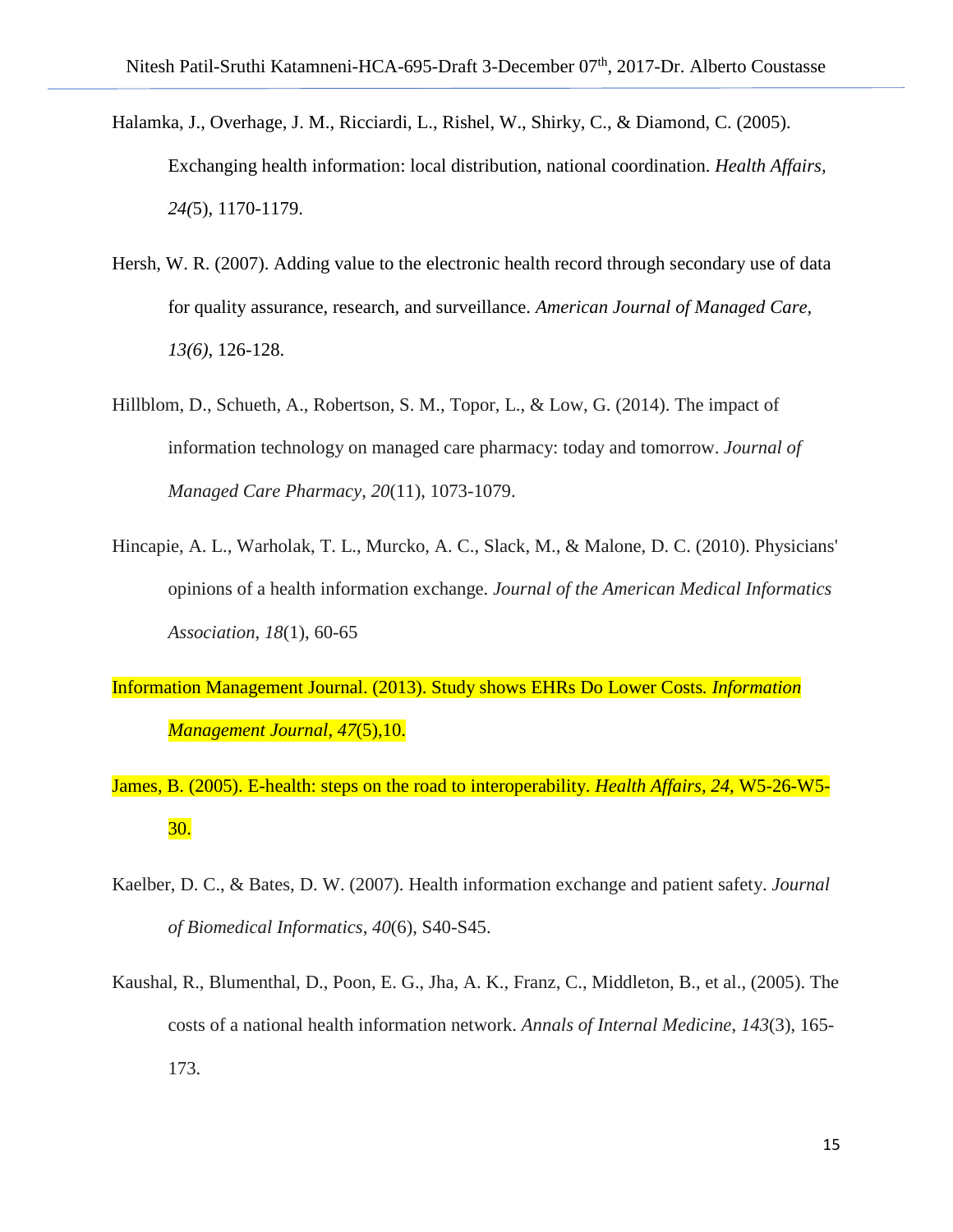- Kibbe, D. C. (2010, May 5). NHIN Direct: Getting to Health Internet, Finally! Retrieved from [http://thehealthcareblog.com/blog/2010/05/05/nhin-direct-getting-to-the-health-internet](http://thehealthcareblog.com/blog/2010/05/05/nhin-direct-getting-to-the-health-internet-finally/)[finally/](http://thehealthcareblog.com/blog/2010/05/05/nhin-direct-getting-to-the-health-internet-finally/)
- Korst, L. M., Aydin, C. E., Signer, J. M., & Fink, A. (2011). Hospital readiness for health information exchange: Development of metrics associated with successful collaboration for quality improvement. *International Journal of Medical Informatics*, *80*(8), e178-e188
- Kruse, C. S., Regier, V., & Rheinboldt, K. T. (2014). Barriers over time to full implementation of health information exchange in the United States. *JMIR Medical informatics*, *2*(2).
- Lapsia, V., Lamb, K., & Yasnoff, W. (2012). Where should electronic records for patients be stored? *International Journal of Medical Informatics, 81*(12), 821-827.
- Lluch, M. (2011). Healthcare professionals' organisational barriers to health information technologies—A literature review. *International journal of medical informatics*, *80*(12), 849-862
- Maxson, E. R., Jain, S. H., McKethan, A. N., Brammer, C., Buntin, M. B., Cronin, K., & Blumenthal, D. (2010). Beacon communities aim to use health information technology to transform the delivery of care. *Health affairs, 29*(9), 1671-1677.
- Myers, J. J., Koester, K. A., Chakravarty, D., Pearson, C., Maiorana, A., Shade, S. B., & Steward, W. T. (2012). Perceptions regarding the ease of use and usefulness of health information exchange systems among medical providers, case managers and non-clinical staff members working in HIV care and community settings. *International journal of medical informatics*, *81*(10), e21-e29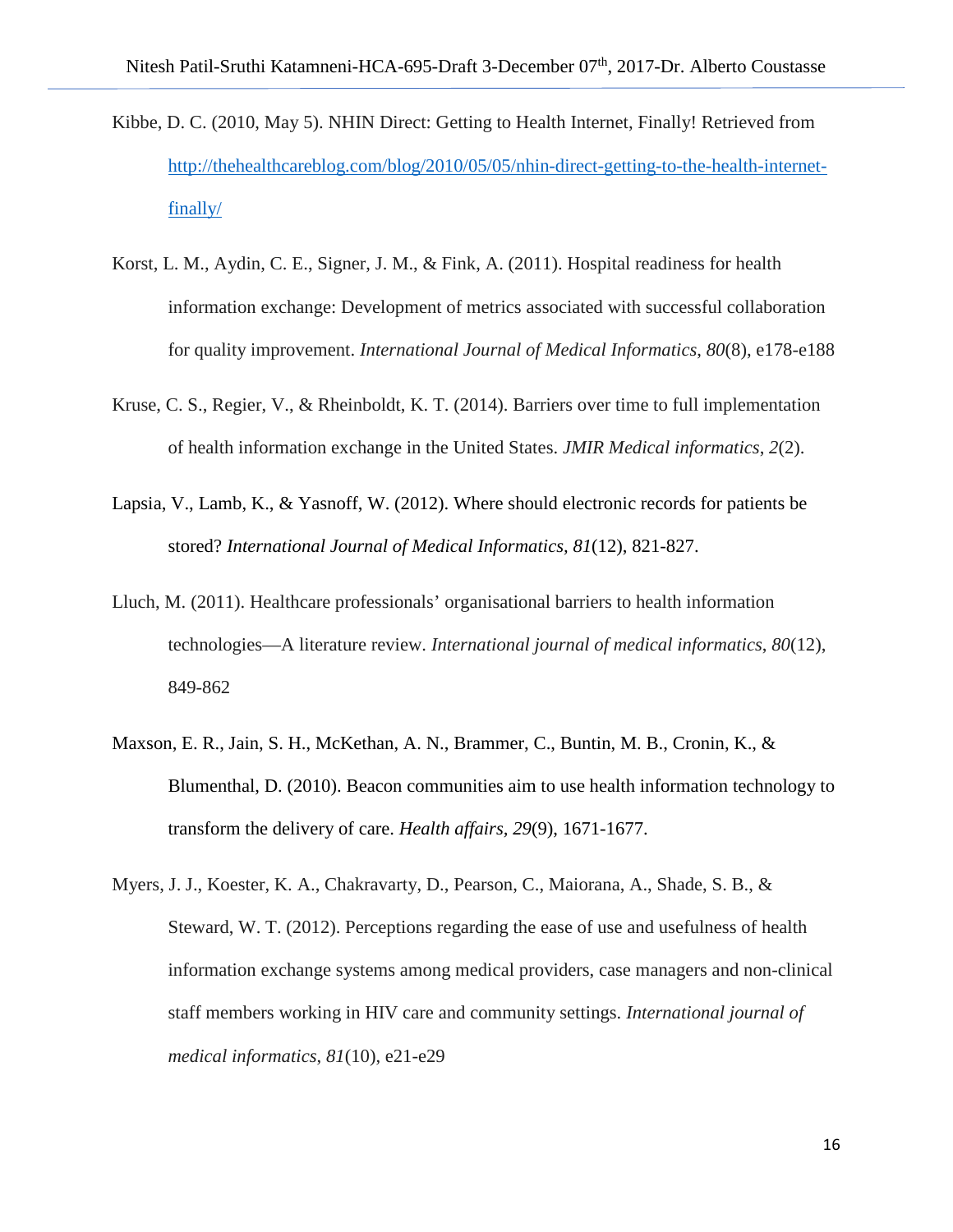Office of National Coordinator for Health Information Technology, [ONCHIT], (2013 a). *What is the NHIN? Health IT.GOV* Retrieved September 10,2017, from

<https://www.healthit.gov/sites/default/files/what-Is-the-nhin--2.pdf>

- Office of the National Coordinator for Health Information Technology, [ONCHIT]. (2013b). Enabling Health Information Exchange to Support Community Goals. Retrieved November 2, 2017, from [https://www.healthit.gov/sites/default/files/onc-beacon-lg4](https://www.healthit.gov/sites/default/files/onc-beacon-lg4-clinical-transformation-via-hit.pdf) [clinical-transformation-via-hit.pdf](https://www.healthit.gov/sites/default/files/onc-beacon-lg4-clinical-transformation-via-hit.pdf)
- Office of the National Coordinator for Health Information Technology, (ONCHIT). (c). *Nationwide Health Information Network Exchange.* Retrieved September 27, 2017, from https://www.healthit.gov/sites/default/files/pdf/fact-sheets/nationwide-healthinformation-network-exchange.pdf
- Patel, V., Abramson, E. L., Edwards, A., Malhotra, S., & Kaushal, R. (2011). Physicians' potential use and preferences related to health information exchange. *International Journal of Medical Informatics*, *80*(3), 171-180
- Pevnick, J. M., Claver, M., Dobalian, A., Asch, S. M., Stutman, H. R., Tomines, A., & Fu, P. (2012). Provider stakeholders' perceived benefit from a nascent health information exchange: a qualitative analysis. *Journal of Medical Systems*, *36*(2), 601-613
- Rathlev NK., . (2 Time series analysis of variables associated with Daily Mean Emergency Department Length of Stay. *Annals of Emergency Medicine, 49*(3):265-271.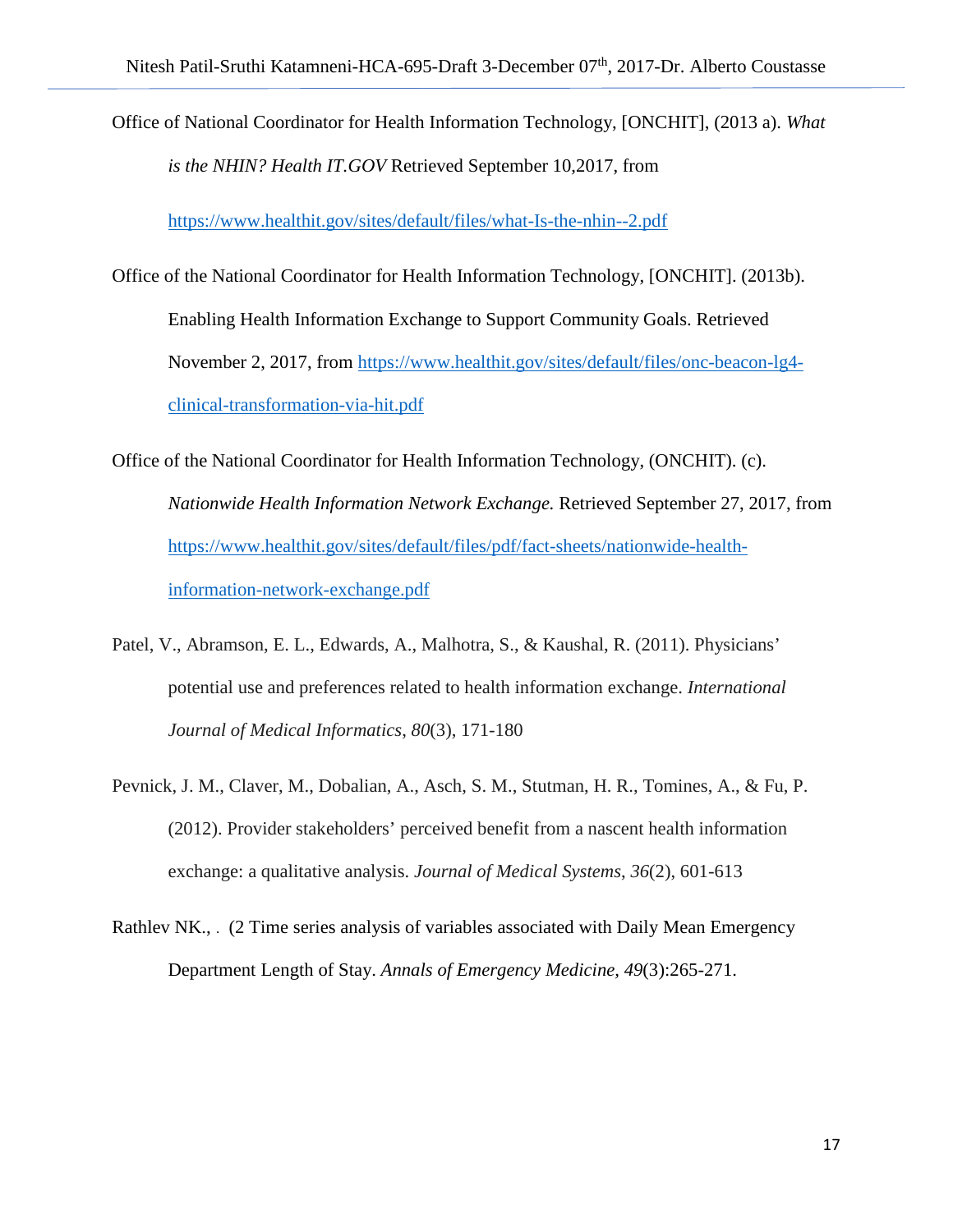- Rathlev, N. K., Chessare, J., Olshaker, J., Obendorfer, D., Mehta, S. D., Rothenhaus, T., et al., (2007). Time series analysis of variables associated with daily mean emergency department length of stay. Annals of emergency medicine, 49(3), 265-271.
- Rudin, R., Volk, L., Simon, S., & Bates, D. (2011). What affects clinicians' usage of health information exchange. *Applied Clinical Informatics*, *2*(3), 250-262.
- Steward, W. T., Koester, K. A., Collins, S. P., Maiorana, A., & Myers, J. J. (2012). The essential role of reconfiguration capabilities in the implementation of HIV-related health information exchanges. *International Journal of Medical Informatics*, *81*(10), e10-e20
- Sullivan, T. (2012, March 15). ONC to stand up NwHIN Exchange in October*. Government HealthIT.* Retrieved September 28, 2017 from [http://www.govhealthit.com/news/onc](http://www.govhealthit.com/news/onc-stand-nwhin-exchange-october)[stand-nwhin-exchange-october](http://www.govhealthit.com/news/onc-stand-nwhin-exchange-october)
- Yao, W., Chu, C. H., & Li, Z. (2010). The use of RFID in healthcare. Benefits and barriers. In *RFID-Technology and Applications (RFID-TA),2010 IEEE International Conference*, 128-134.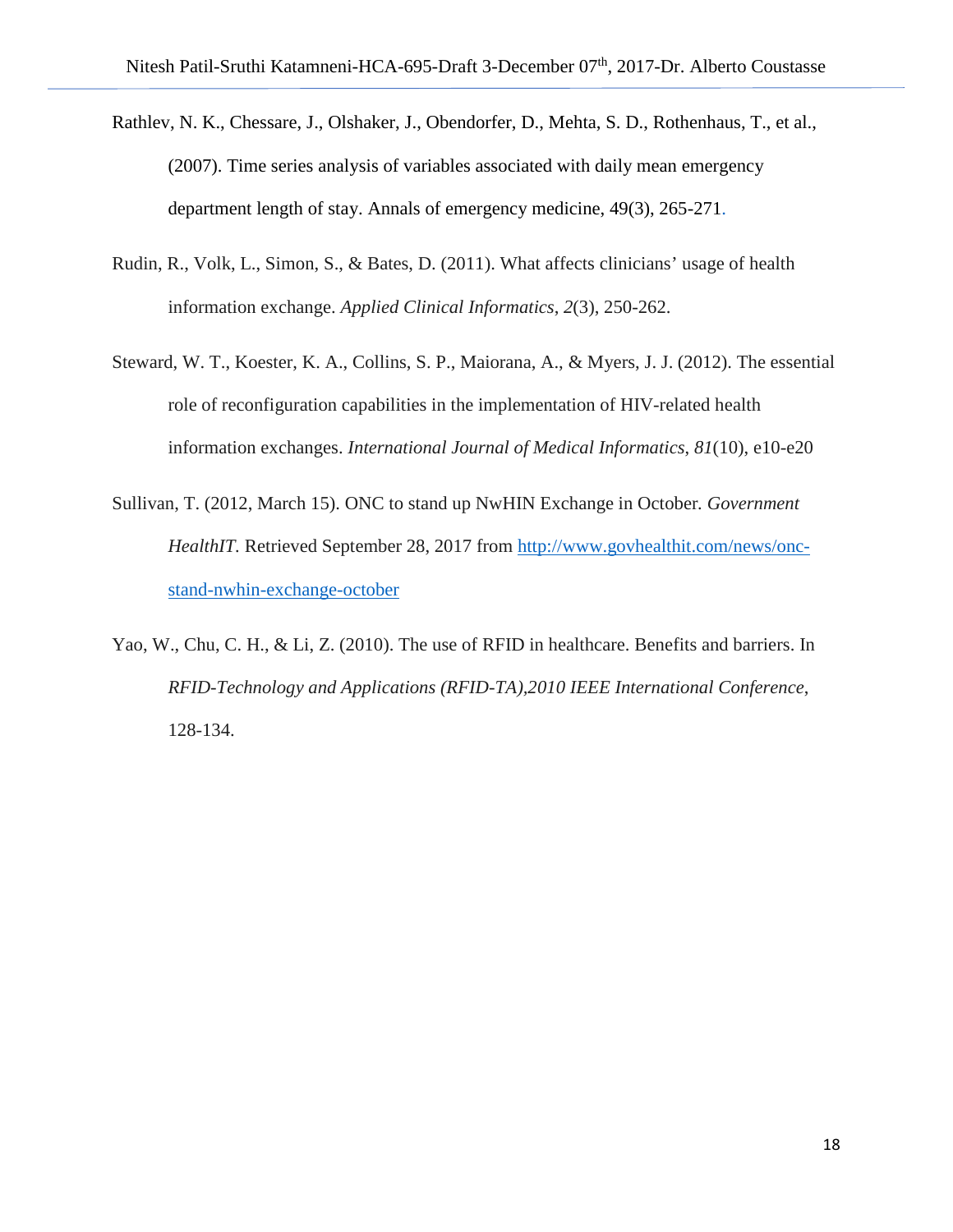

Source: Yao, Chu, and Li (2010).

Figure 1: Conceptual Framework.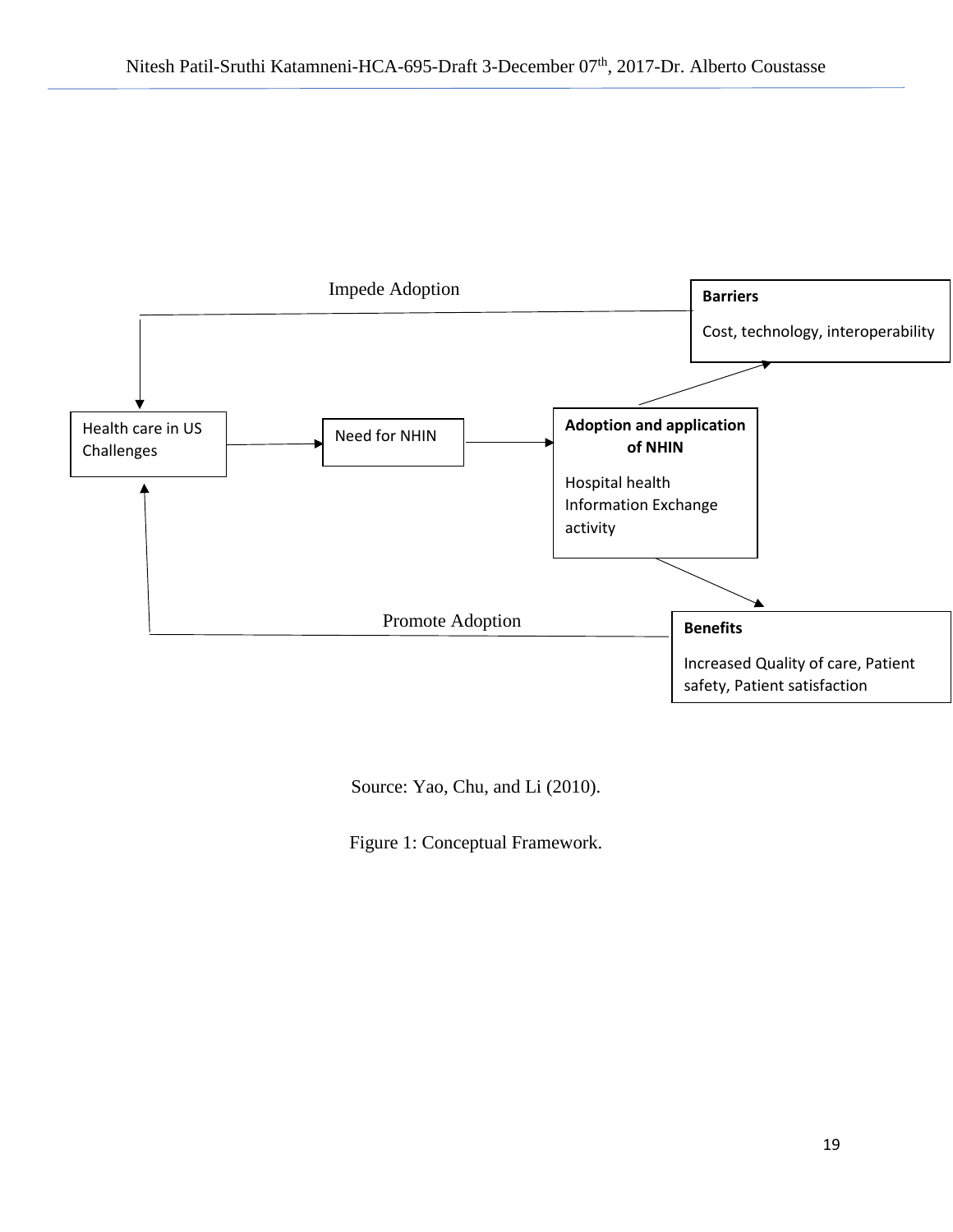

Source: Frisse, & Holmes, (2007).

Figure 2: Projected costs for the HIE Implementation in a five-year period (2005-2009)

Figure was recreated from the original source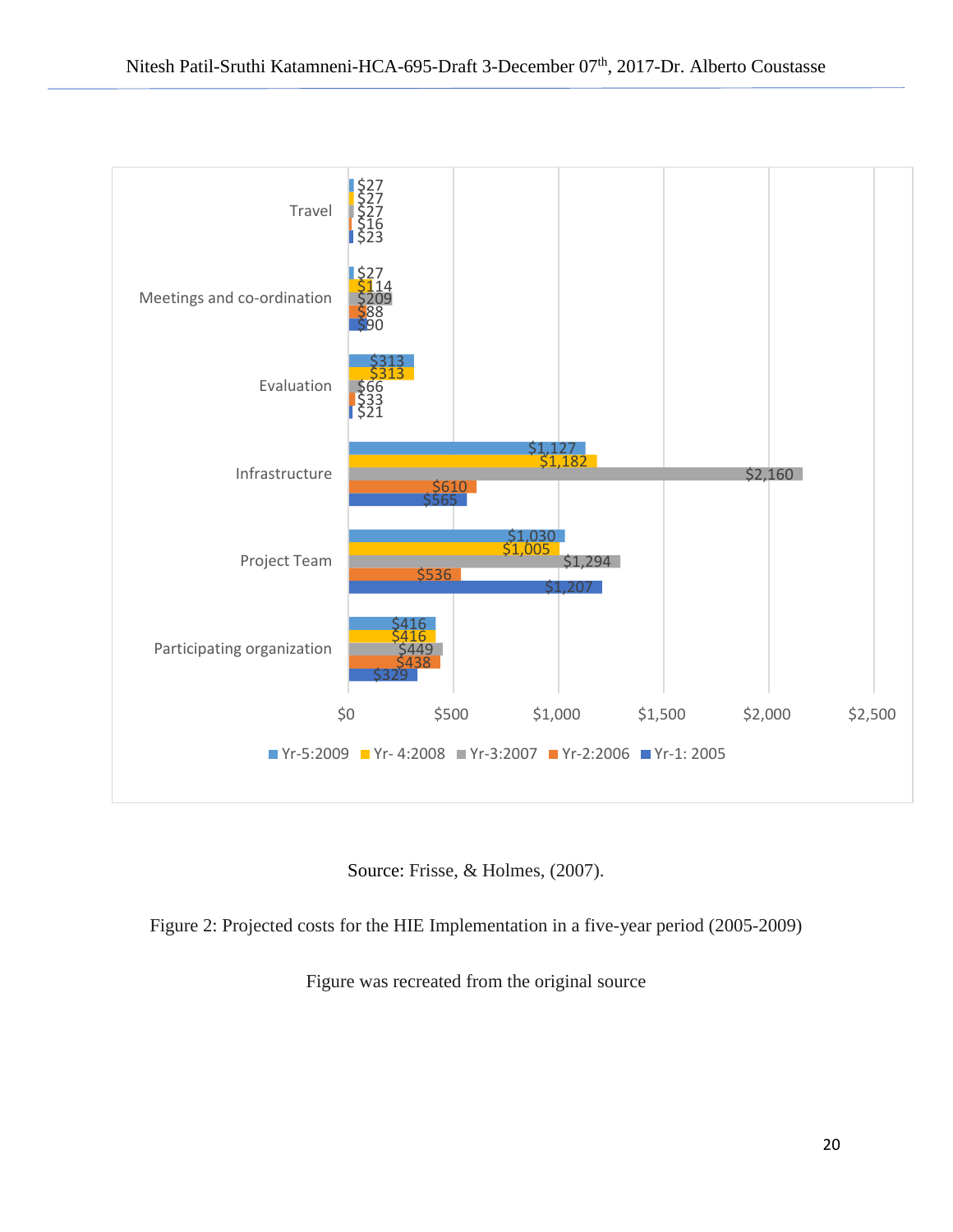

Source: Furukawa, Patel, Charles, Swain, & Mostashari, (2013).

Figure 3: Hospitals Electronic Health Information Exchange participation, 2008 and 2012.

Figure was recreated from the original source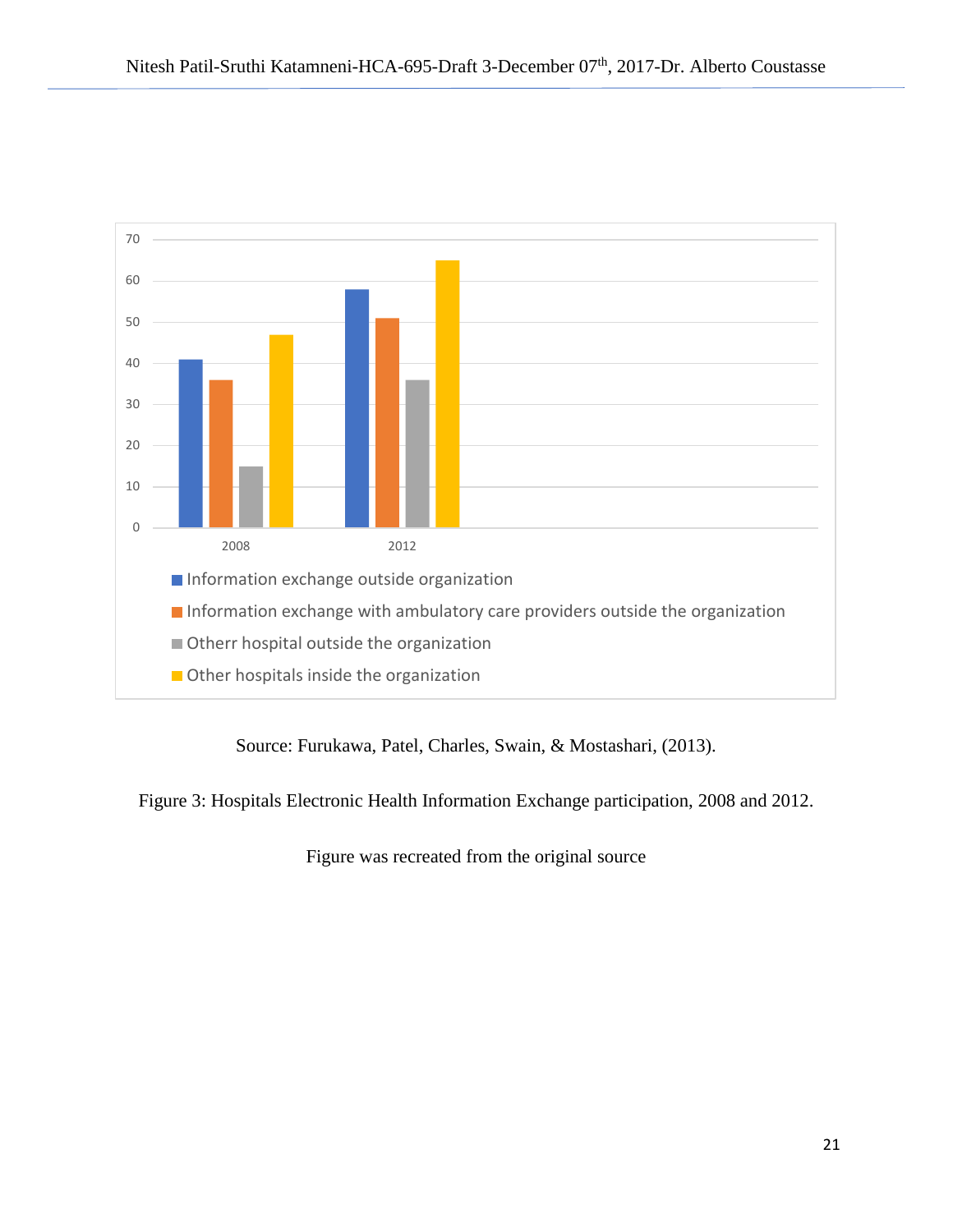

Source: Friedman, Wong, & Blumenthal, (2010).

Figure 4**:** A National Health Information Exchange Network

Figure was recreated from the original source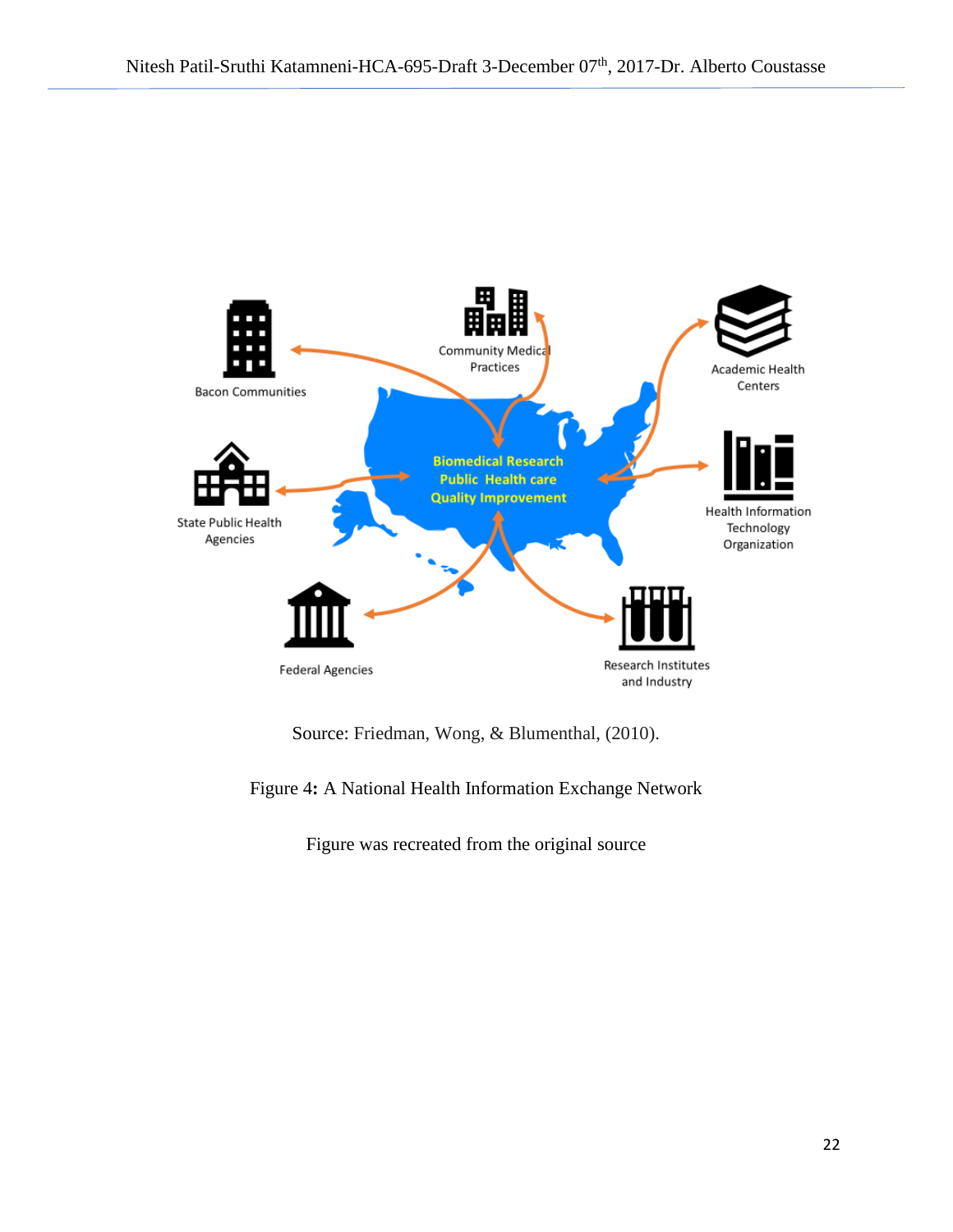| <b>Author</b>        | <b>Type of study</b>                       | <b>Barriers Found</b> |
|----------------------|--------------------------------------------|-----------------------|
| Rudin, et. al., 2011 | A qualitative study.                       | Gaps in data,         |
|                      | Data collection by interviewing clinician- | Workflow              |
|                      | users and HIE staff of one operational     | <b>Usability</b>      |
|                      | HIE which supported aggregate patient      | Cost,                 |
|                      | record functionality.                      |                       |
|                      | 15 clinicians were interviewed             |                       |
|                      | 5 HIE staff                                |                       |
| Patel, et. al., 2011 | A survey was conducted of physicians       | Costs,                |
|                      | affiliated with institutions that are      | Tech support,         |
|                      | stakeholders of a regional health          | Workflow,             |
|                      | information organization in the United     | Usability             |
|                      | States (U.S.).                             |                       |
| Korst, et. al., 2011 | Cross-sectional design,                    | Strong leadership,    |
|                      | Used an on-line survey of hospitals in a   | Tech support,         |
|                      | large                                      | Value of data         |
| Adler-Milstein,      | A survey of health information ex-         | Cost,                 |
| Bates, Jha, 2011     | change organizations in the United States  | Leadership,           |
|                      |                                            | Lack of value         |
| Lluch, 2011          | Systematic literature review.              | Ownership,            |
|                      | A total of 31 sources were searched.       | Workflow,             |
|                      |                                            | People policies,      |
|                      |                                            | Cost,                 |
|                      |                                            | Tech support          |
| Gadd, et. al., 2011  | A cross-sectional survey of individuals    | Efficiency,           |
|                      | given access to the HIE at participating   | Tech support,         |
|                      | organizations                              | Data missing          |
|                      |                                            |                       |
| Hincapie, et. al.,   | Qualitative data were analyzed using       | Lack of value,        |
| 2011                 | analytical coding.                         | Technology gaps,      |
|                      | A focus-group guide was developed and      | Missing data          |
|                      | included five domains: perceived impact    |                       |
|                      | of AMIE on $(1)$ quality of care; $(2)$    |                       |
|                      |                                            |                       |
|                      | workflow and efficiency; (3) healthcare    |                       |

**Table 1:** List of the Articles and Summarized Barriers**.**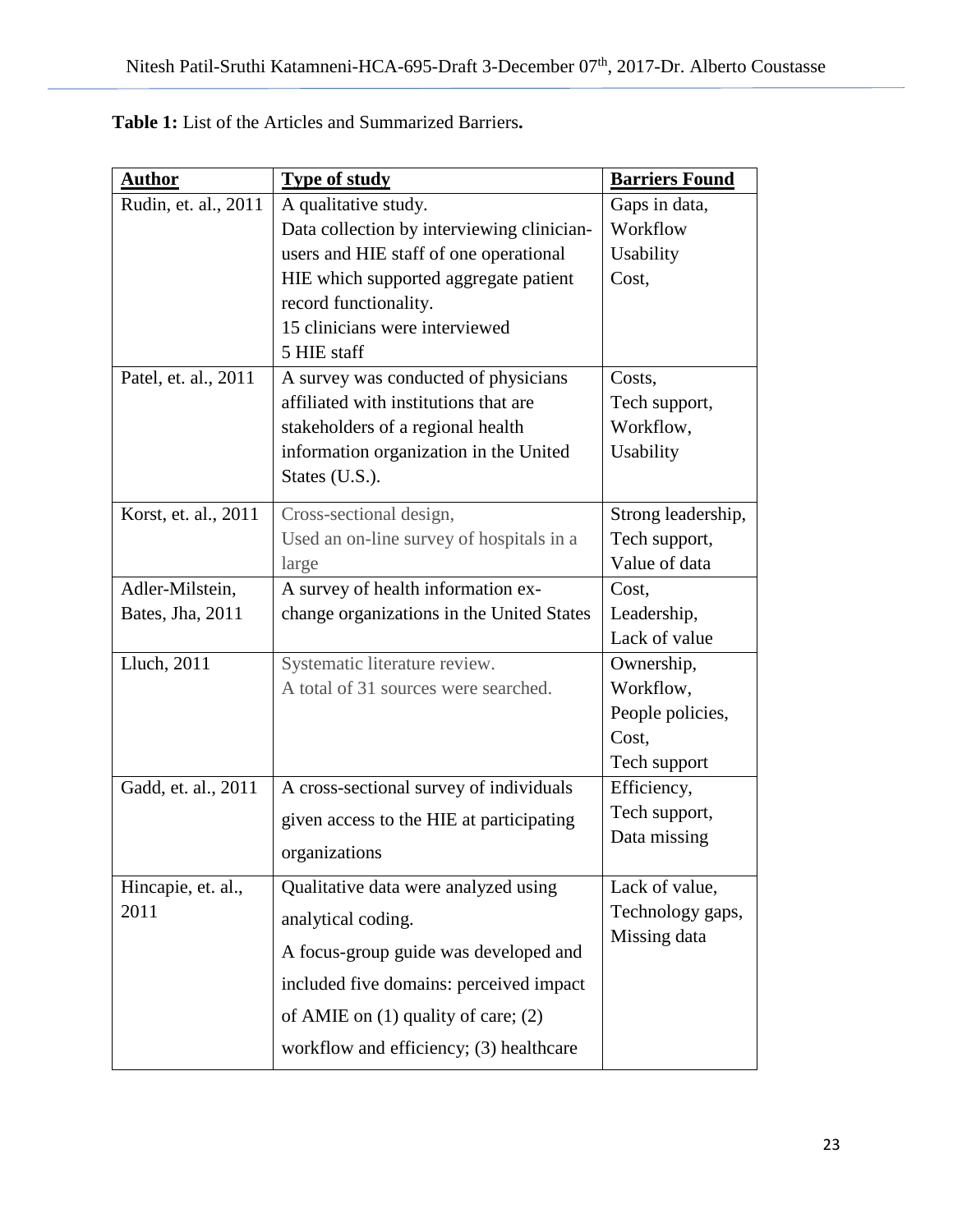|                   | costs; (4) system usability; and (5) AMIE |                  |
|-------------------|-------------------------------------------|------------------|
|                   | data content.                             |                  |
| Pevnick, et. al., | Semi-structured interviews with           | Legal concerns,  |
| 2012              | organizational representatives.           | Data security,   |
|                   |                                           | Costs,           |
|                   |                                           |                  |
| Steward, et. al., | 111 semi-structured interviews with       | Cost,            |
| 2012              | project staff and information technology  | Technology gap,  |
|                   | (IT) specialists                          | Value,           |
|                   |                                           | Workflow         |
|                   |                                           |                  |
| Kralewski, Zink,  | A purposive sample of 8 small medical     | Cost,            |
| Boyle, 2012       | group practices in 3 experimental HIE     | Lack of value,   |
|                   | regions were interviewed to determine     | Technology gap,  |
|                   | the extent of clinical information        | Privacy          |
|                   | exchange with other health care           |                  |
|                   | providers and to identify the factors     |                  |
|                   | influencing those patterns.               |                  |
| Myers, et. al.,   | Qualitative interviews and Quantitative   | Value,           |
| 2012              | web-based surveys to assess the systems'  | Tech support,    |
|                   | perceived usefulness and ease of use      | Workflow         |
|                   | shortly after the HIEs were implemented.  |                  |
| Dixon, Jones,     | An online survey of IPs was conducted in  | Lack of          |
| Grannis, 2013     | states with HIE networks. A total of 63   | awareness,       |
|                   | IPs was invited to participate; 44 IPs    | Workflow.        |
|                   | (69%) responded.                          | Usability,       |
|                   |                                           | Interoperability |
|                   |                                           | Missing data     |
| Campion,          | A cross-sectional study in three          | Workflow         |
| Edwards, Johnson, | communities in New York State using       |                  |
| Kaushal, 2013     | system access log files from January      |                  |
|                   | 2009 to May 2011 to measure usage         |                  |
|                   | patterns of a query-based HIE web portal  |                  |
|                   | system with respect to practice sites,    |                  |
|                   | users, patients, and data.                |                  |
| Ben-Assuli,       | This study used a track log-file analysis | Costs,           |
| Shabtia, Leshno,  | of a database containing 281,750          | Missing data,    |
| 2013              | emergency department (ED) referrals in    | Workflow,        |
|                   | seven main hospitals in Israel. Log-files | Leadership       |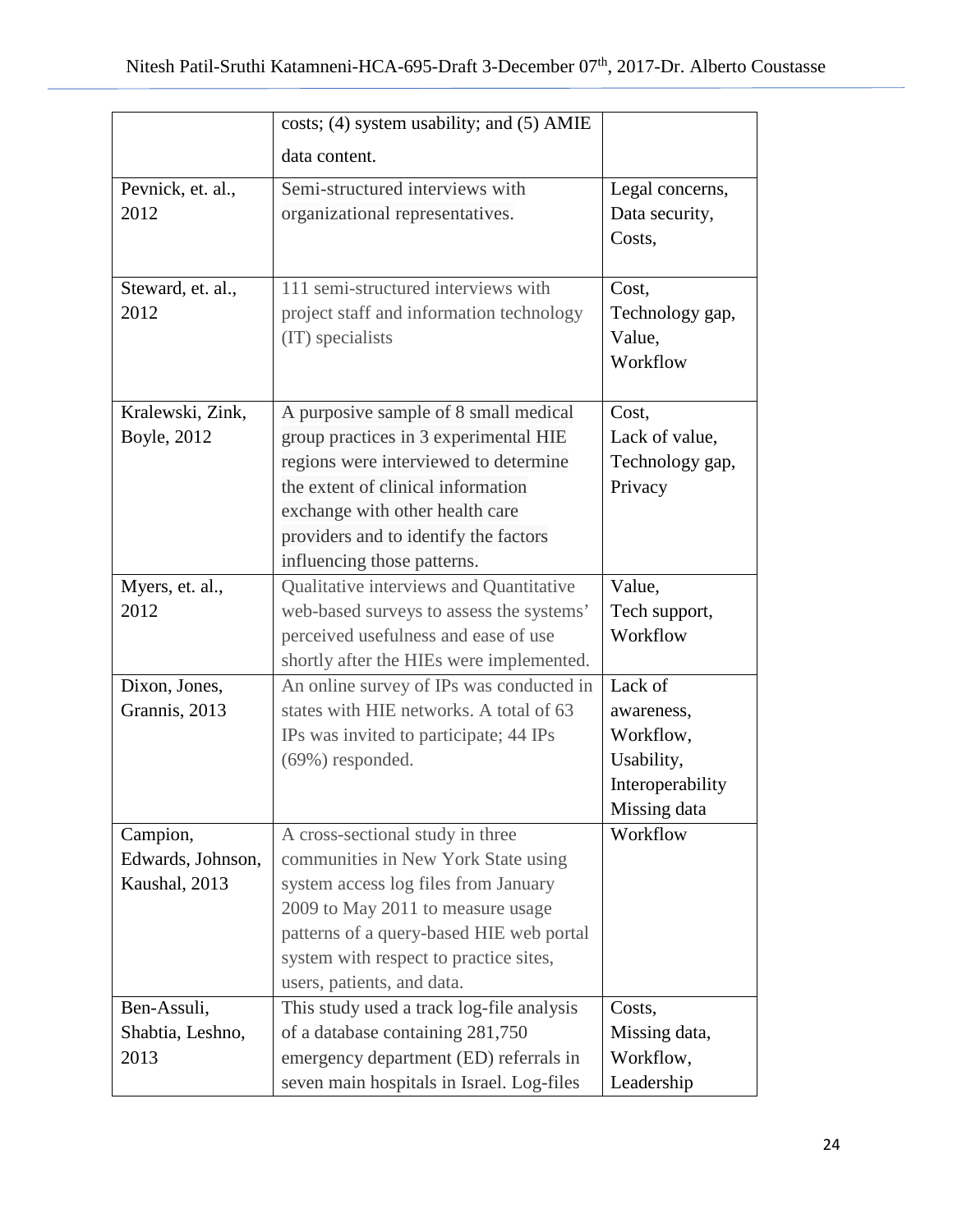|                | were generated by the system and<br>provide an objective and unbiased<br>measure of system usage |           |
|----------------|--------------------------------------------------------------------------------------------------|-----------|
| Thorn, Carter, | A qualitative study using grounded                                                               | Workflow, |
| Bailey, 2014   | theory principles was conducted in 4                                                             | Usability |
|                | urban emergency departments that had                                                             |           |
|                | health information exchange access for 4                                                         |           |
|                | years. Data were collected with                                                                  |           |
|                | unstructured interviews from 15                                                                  |           |
|                | emergency physicians.                                                                            |           |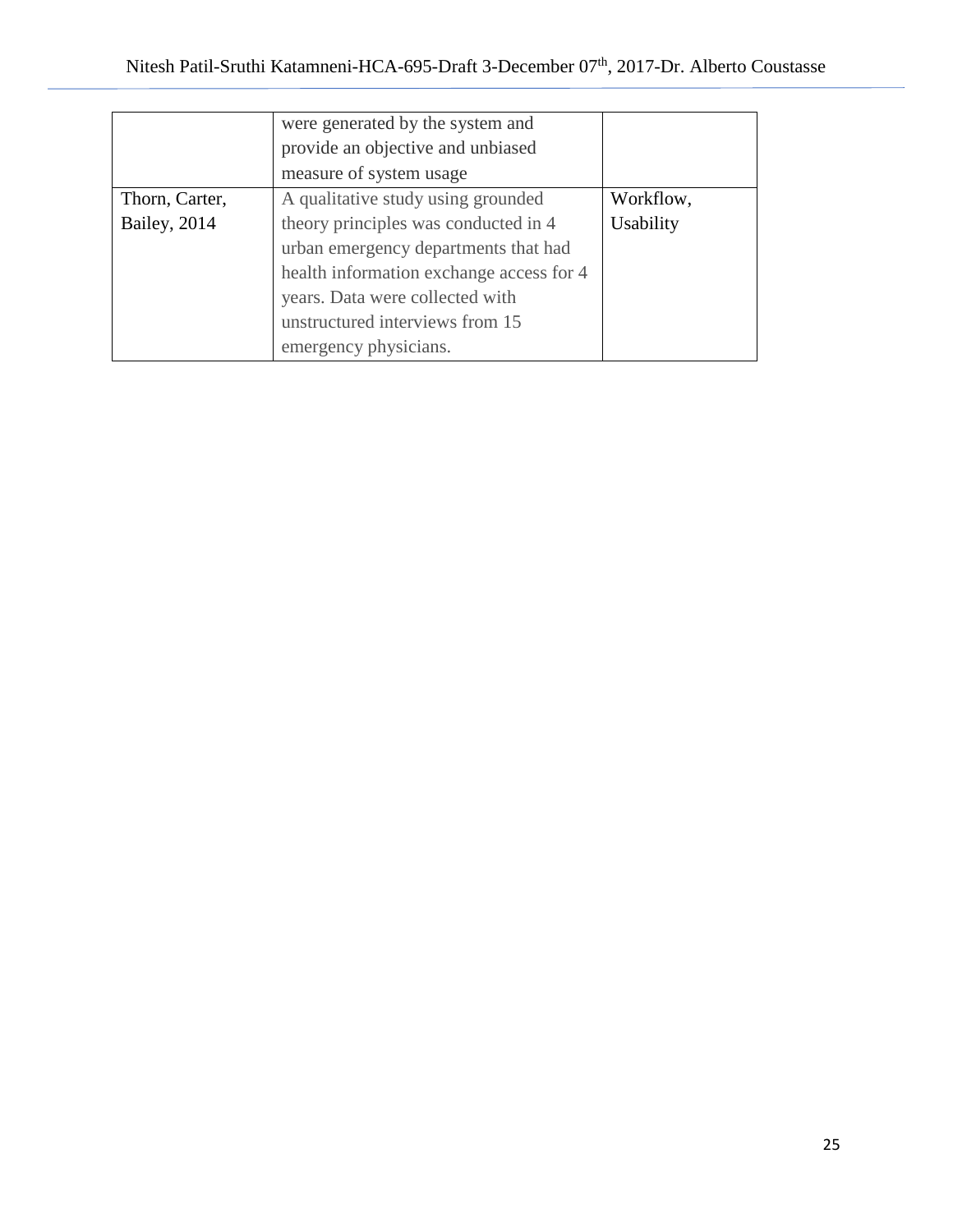#### APPENDIX A

#### INTERVIEW QUESTIONS:

- 1) How do you think NHIN policy will affect the local HIE? WHY?
- 2) Do you think the hospitals are more reluctant to participate in local vs national HIE? WHY?
- 3) What technology choices are made by Cabell for NHIN and what are the implications? WHY?
- 4) What are the mechanisms for data aggregation?
- 5) What operational costs are involved by Cabell for implementing NHIN? WHY?
- 6) How is the standards harmonization achieved between NHIN recommended standards and Cabell? WHY?
- 7) What are the costs incurred for achieving the harmonization? WHY?
- 8) How much data does Cabell receive through NHIN? WHY?
- 9) Is the data received from NHIN complete? WHY?
- 10) What % of data is available as a clinical result?
- 11) How often do the consumers of the HIE need access to data from other HIEs?
- 12) Is the care being improved by using NHIN? WHY?
- 13) What are some of the barriers encountered during NHIE and how did Cabell overcome them?
- 14) How does government help to implement NHIE?
- 15) How are privacy and security of patient's health and personal information insured by Cabell during NHIE?
- 16) How is quality measure reporting handled by Cabell during NHIE?